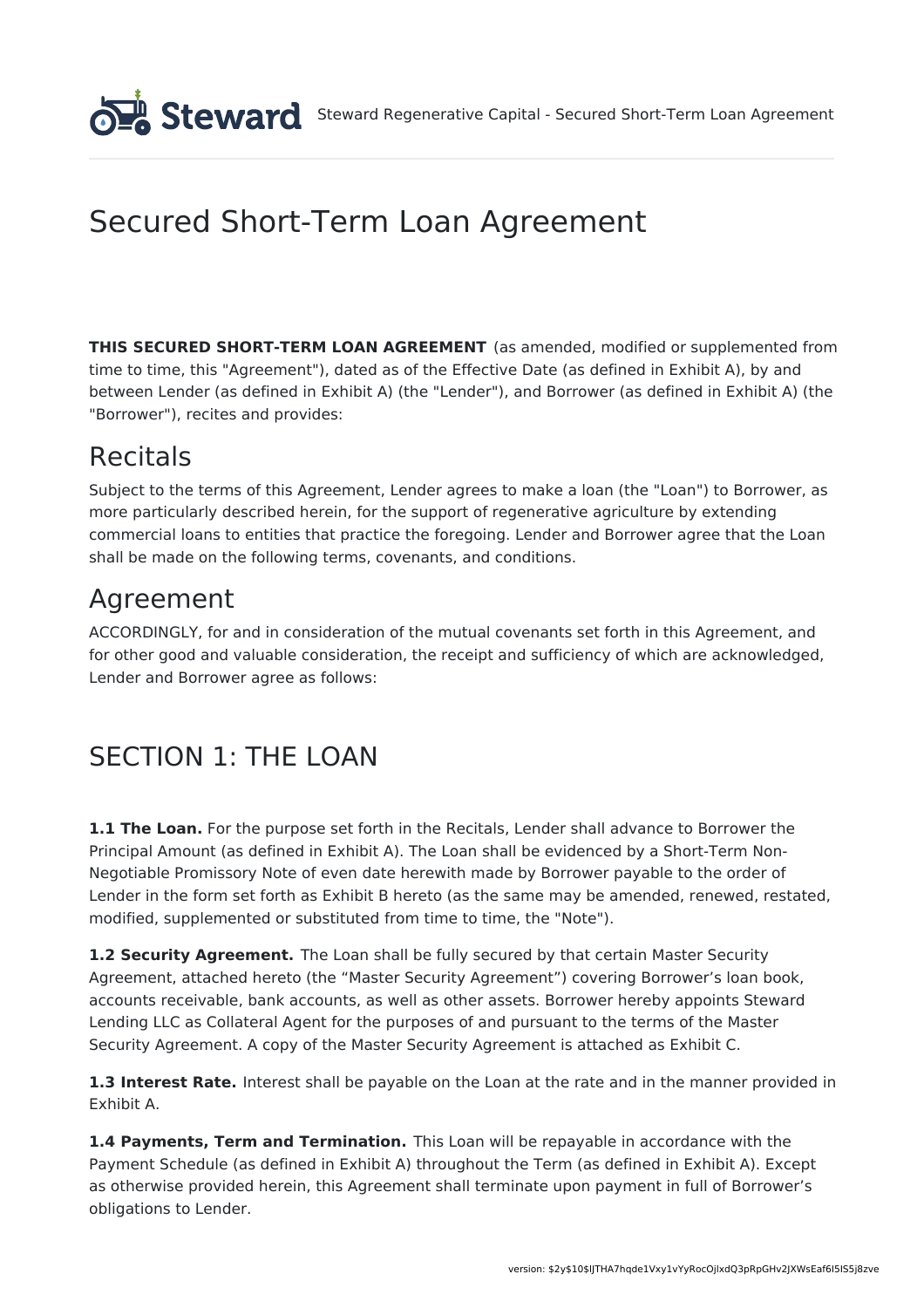**1.5 Early Termination by Lender.** At any time prior to the end of the Term, Lender may terminate this Agreement and request early repayment upon notice to the Borrower via the Steward Platform (the "Early Termination Provision") after the Early Termination Notice Period (as defined in Exhibit A). Upon exercise of the Early Termination Provision, the Principal Amount of the Loan then outstanding, together with any interest accrued thereon due and payable through the end of the Early Termination Notice Period, shall be due and payable by Borrower to Lender.

**1.6 Non-Transferable.** Lender may not assign or otherwise transfer any of its rights or obligations under this Agreement, whether by operation of law or otherwise, other than by will or by the applicable laws of descent and distribution, and shall not be subject to execution, attachment, or similar process. Lenders' rights and obligations under this Agreement shall be exercisable during the Lender's lifetime only by the Lender or his guardian or legal representative. Upon any attempt to transfer, assign, pledge, hypothecate, or otherwise dispose of the Lender's rights or obligation under this Agreement, contrary to the provisions hereof, the Lender's rights and privileges conferred by this Agreement shall immediately become null and void.

# SECTION 2: CONDITIONS; COVENANTS; AND REPRESENTATIONS AND WARRANTIES

**2.1 Conditions Precedent to Disbursement and Ongoing Covenants.** In addition to any other conditions stated in this Agreement or the Note, the following must be satisfied prior to Lender making the Loan contemplated under this Agreement and Borrower shall comply with the following covenants:

**A. Loan Documents and Other Documents.** Receipt by Lender of appropriately completed and duly executed electronic originals of this Agreement, the Note, and the Master Security Agreement.

**B. No Default.** No event shall have occurred and be continuing that constitutes an Event of Default or, with the giving of notice and/or the lapse of time, could constitute an Event of Default.

**C. Representations.** All representations and warranties and statements contained in this Agreement, the Note, the Master Security Agreement, shall be true and correct in every material respect.

**D. Satisfactory Documents.** All documents delivered pursuant to this Agreement, the Note, the Master Security Agreement or otherwise in connection with the Loan must be in form and substance satisfactory to Lender.

**2.2 Representations and Warranties.** Borrower is in compliance with respect to any and all applicable law, and the execution and delivery of any of the documents related in any way to the Loan will not conflict with or result in the breach of any contract, agreement or other instrument or any such regulation, order, writ, injunction or decree. Borrower further represents and warrants as follows:

**A. Borrower's Existence.** Borrower is a limited liability company duly organized, legally existing under the laws of the State of New York and is duly qualified in all jurisdictions wherein the business it transacts makes such qualification necessary.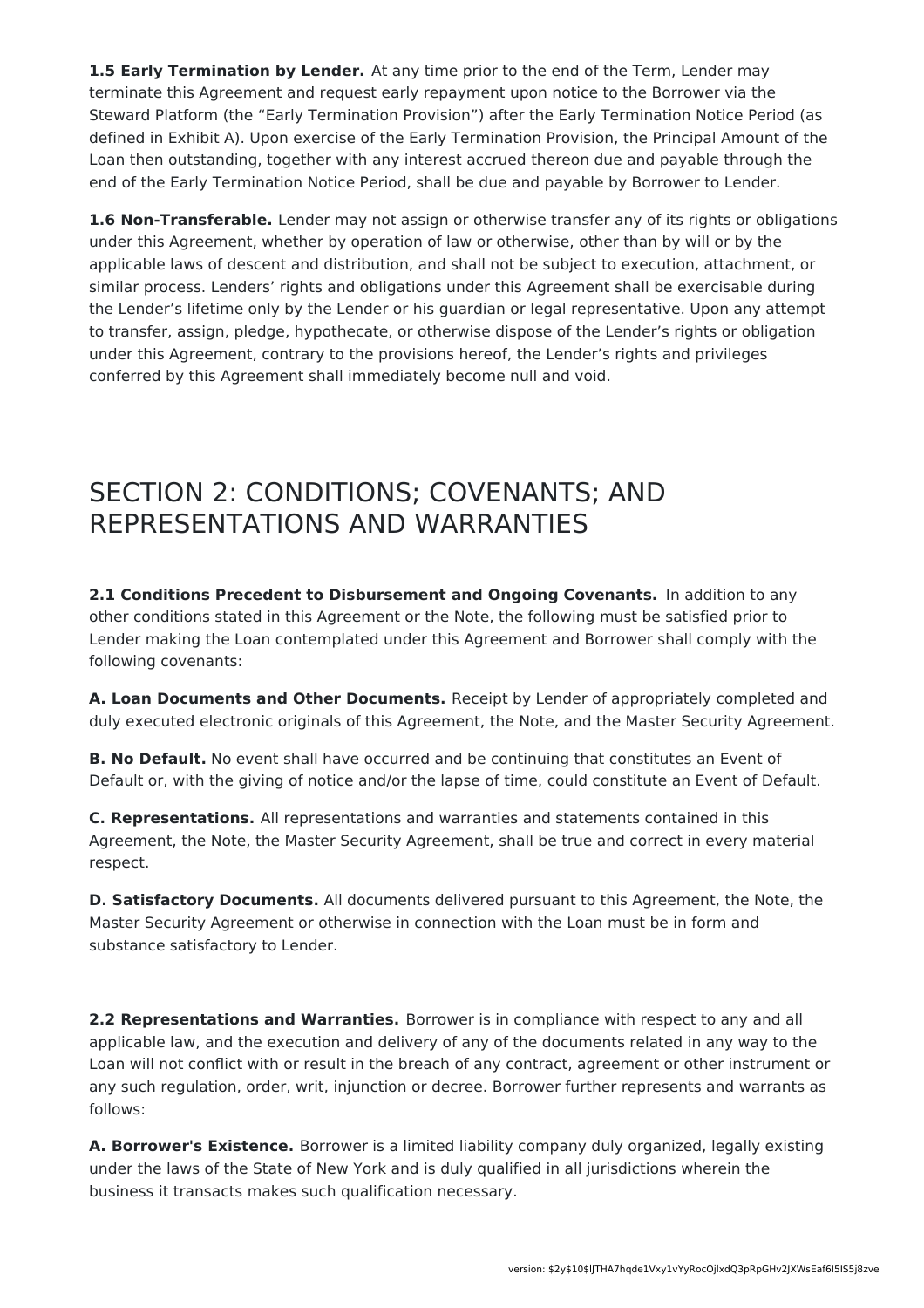**B. Borrower's Power and Authorization.** The Borrower is duly authorized and empowered to execute, deliver and perform this Agreement, the Note and all other documents executed by it in connection with the Loan (the "Loan Documents"). All actions of Borrower requisite for the due creation and execution of this Agreement, the Note and all other Loan Documents executed have been duly and effectively taken.

**C. Binding Obligations.** This Agreement, the Note and the other Loan Documents constitute valid and binding obligations of Borrower enforceable in accordance with their terms (except that enforcement may be subject to any applicable bankruptcy, insolvency or similar laws generally affecting the enforcement of creditors' rights).

**D. No Legal Bar or Resultant Lien.** This Agreement, the Note and the other Loan Documents do not and will not violate any provisions of Borrower's articles of organization, operating agreement or other governing document, will not violate any contract, agreement, law, regulation, order, injunction, judgment, decree or writ to which the Borrower is subject, and will not result in the creation or imposition of any lien upon any property of Borrower.

**E. No Consent.** The Borrower's execution, delivery and performance of this Agreement, the Note and the other Loan Documents do not require the consent or approval of any other party, including without limitation any regulatory authority or governmental body of the United States or any state thereof or any political subdivision of the United States or any state thereof, except for such consents that have been duly and validly obtained on or prior to the date hereof and remain in full force and effect.

**F. Financial Condition.** Any documentation of Borrower and any affiliates made available to Lender fairly and accurately presents the financial condition of the parties for whom such statements are submitted and the financial statements of Borrower, and any affiliates have been prepared in accordance with generally accepted accounting principles throughout the periods involved, and there are no contingent liabilities not disclosed thereby which would adversely and materially affect the financial condition of such party. There has been no material adverse change in the assets, liabilities, or financial condition of Borrower, or any affiliates that has not been disclosed to the Lender. No event has occurred (including, without limitation, any litigation or administrative proceedings) and no condition exists or, to the knowledge of Borrower, and any affiliates, is threatened, which (i) might render the Borrower, or any affiliates unable to perform their obligations under this Agreement, the Note or the other Loan Documents, or (ii) would constitute an Event of Default hereunder, or (iii) might adversely and materially affect the financial condition of Borrower, or any affiliates or the validity or priority of the lien established under the Loan Documents.

**G. Taxes and Governmental Charges.** The Borrower has filed all tax returns and reports required to be filed and has paid all taxes, assessments, fees and other governmental charges levied upon them or upon their respective property or income which are due and payable, including interest and penalties, or have provided adequate reserves for the payment thereof.

**H. Defaults.** The Borrower is not in default under any indenture, mortgage, deed of trust, agreement or other instrument to which the Borrower is a party or by which it is bound.

**I. Commercial Purposes.** Borrower intends to use the proceeds of the Loan solely for purposes set forth in 15 USC 1603(1), being credit transactions involving extensions of credit primarily for agricultural purposes so that the obligation evidenced by this Note is an exempted transaction under the Truth in Lending Act, as amended.

**2.3 Affirmative Covenants.** Borrower covenants and agrees with Lender that, so long as this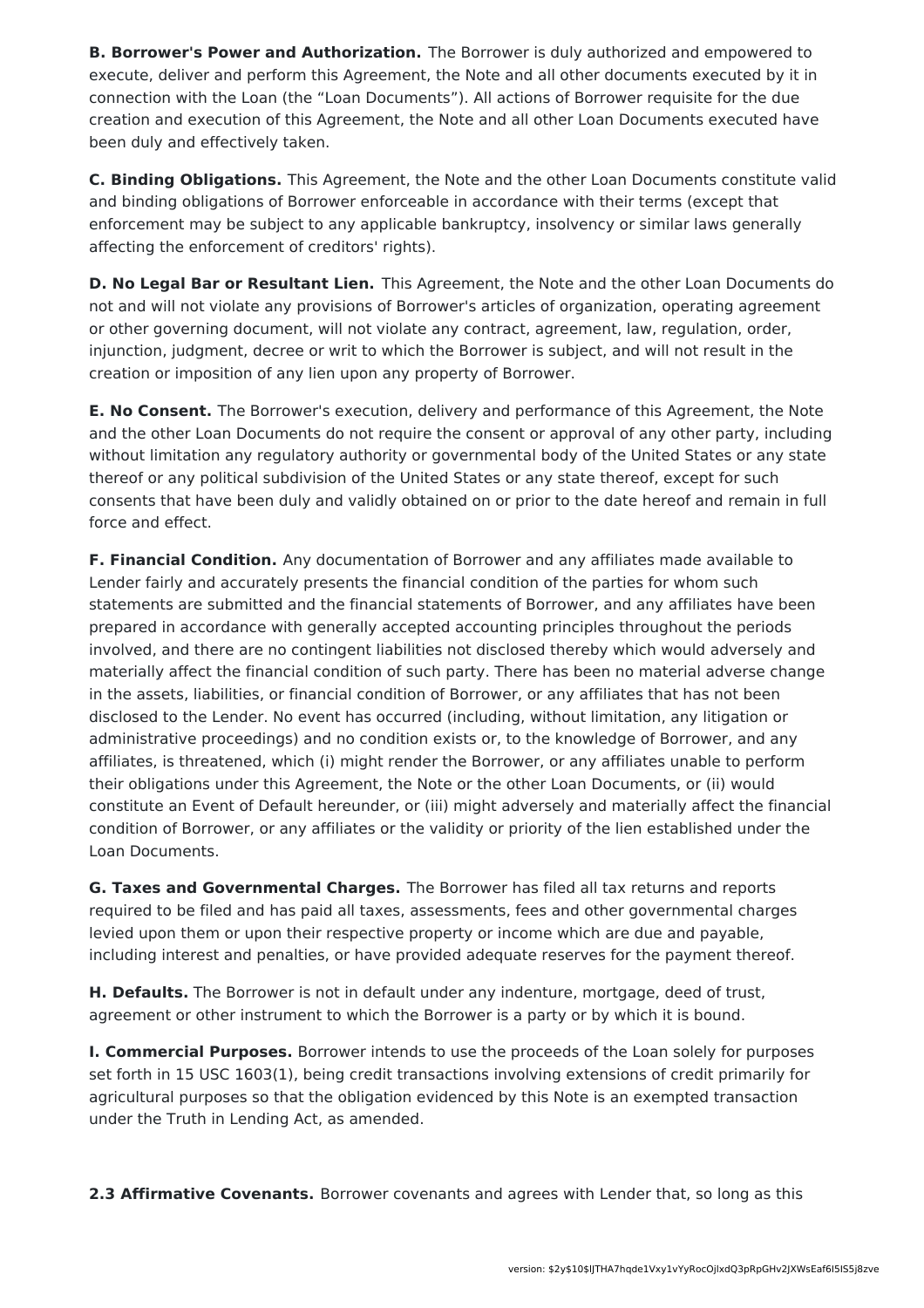Agreement remains in effect, Borrower will:

**A. Material Adverse Changes and Litigation.** Promptly inform Lender in writing of (i) all material adverse changes in the financial condition of Borrower and (ii) all litigation and claims and all threatened litigation and claims affecting Borrower which could materially affect the financial condition of Borrower.

**B. Financial Records.** Maintain its books and records in accordance with generally accepted accounting principles and permit Lender to examine Borrower's books and records at all reasonable times.

**C. Financial Reports.** Prepare all financial statements and reports required to be provided under this Agreement in accordance with generally accepted accounting principles, and each statement and report shall be certified as being true and correct to the best knowledge and belief by Borrower's chief financial officer or other suitable officer.

**D. Annual Financial Statements.** Without demand or request by Lender, publish on its website, as soon as available, but in no event later than one hundred and twenty (120) days after the end of each fiscal year, Borrower's fiscal year-end financial statements (including balance sheet and income statement and a statement of cash flows), prepared and certified as correct to the best knowledge and belief by Borrower's chief financial officer or other suitable officer.

**E. Quarterly Financial Statements.** Without demand or request by Lender, publish on its website, as soon as available, but in no event later than thirty (30) days after the end of each calendar quarter, Borrower's quarter-end financial statements (including balance sheet and income statement) for the prior quarter, prepared and certified as correct to the best knowledge and belief by Borrower's chief financial officer or other suitable officer.

**F. Tax Returns.** Without demand or request by Lender, within thirty (30) days after the filing, make available on its website copies of the federal tax returns for the prior year filed by Borrower with all schedules and supporting documentation.

**G. Additional Information.** Furnish such additional information, statements, lists of assets and liabilities, tax returns, and other reports with respect to the financial condition and business operations of Borrower as Lender may reasonably request from time to time.

**H. Taxes, Charges and Liens.** Pay and discharge when due all of its indebtedness and obligations, including without limitation all assessments, taxes, governmental charges, levies and liens, of every kind and nature, imposed upon Borrower and all lawful claims that, if unpaid, might become a lien or charge upon any of the assets, income, or profits of Borrower. Provided, however, Borrower will not be required to pay and discharge any such assessment, tax, charge, levy, lien or claim so long as (i) the legality of the same shall be contested in good faith by appropriate proceedings, and (ii) Borrower shall have established on its books adequate reserves with respect to such contested assessment, tax, charge, levy, lien, or claim in accordance with generally accepted accounting principles.

**I. Operations.** Substantially maintain its present executive and management personnel (other than changes of present executive and management personnel following their resignation or termination); conduct its business affairs in a reasonable and prudent manner and in material compliance with all applicable federal, state and local laws, ordinances, rules and regulations respecting its properties, charters, businesses and operations.

**J. Indemnification and Release.** Borrower shall indemnify, defend and hold Lender and Lender's successors and assigns harmless from and against all loss, claims and damages arising from any breach of any warranty or representation hereunder. Borrower hereby releases and exculpates Lender, its officers, employees and designees, from any liability arising from any acts under this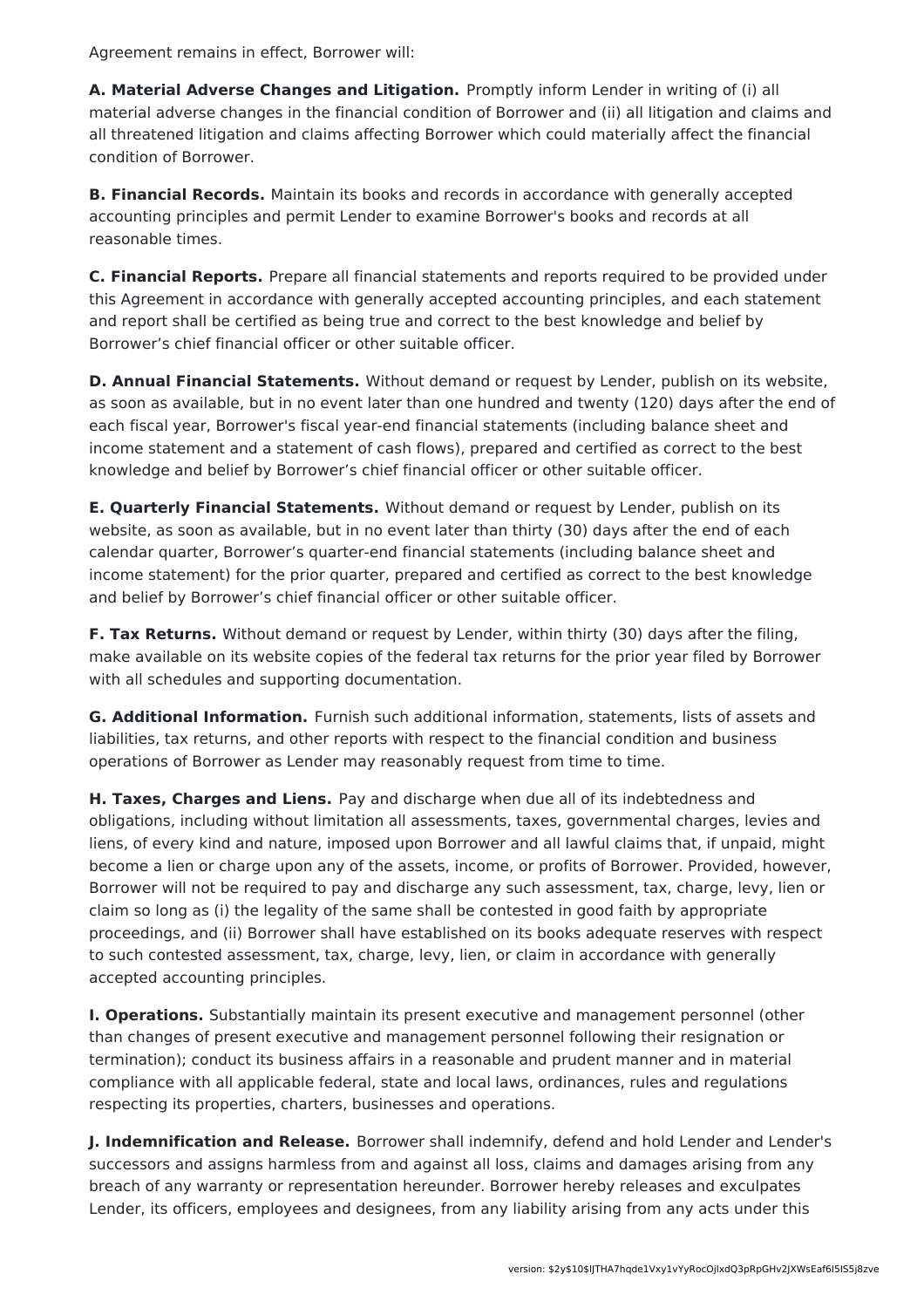Agreement, the Note, or the other Loan Documents, or in furtherance thereof whether of omission or commission, and whether based upon any error of judgment or mistake of law or fact, except for willful misconduct. In no event will Lender have any liability to Borrower for lost profits or other special or consequential damages. The provisions of this paragraph shall survive the termination of this Agreement and the payment in full of the Obligations.

**2.4 Negative Covenants.** Borrower covenants and agrees with Lender that as long as this Agreement remains in effect Borrower shall not, without the prior written consent of Lender:

**A. Continuity of Operations.** (i) Engage in any business activities substantially different than those in which Borrower is presently engaged, (ii) cease operations, liquidate, merge, transfer, acquire or consolidate with any other entity, whether or not Borrower is the surviving entity, or (iii) dissolve or transfer or sell any assets out of the ordinary course of business.

**B. Loans, Acquisitions and Guaranties.** (i) Loan, invest in or advance money or assets other than in the ordinary course of Borrower's business, (ii) purchase, create or acquire any interest in any other enterprise or entity, or (iii) incur any obligation as surety or guarantor other than in the ordinary course of business.

# SECTION THREE: DEFAULT AND REMEDIES

**3.1 Events of Default.** Each of the following shall constitute an "Event of Default" under this Agreement:

**A. Failure to Pay.** Borrower failing to make any payment owing to Lender under the terms of this Agreement or the Note within five (5) days after receipt of a notice by Lender that such payment is owed;

**B. Failure to Observe Covenants.** Except as otherwise expressly provided in this Agreement or in the Note, Borrower failing to perform or observe any term, covenant, warranty oragreement contained in this Agreement or in the Note and continuing for a period of thirty (30) days after written notice of such failure has been given to Borrower by Lender;

**C. Defaults under Note.** Failure to cure an Event of Default under the Note within any applicable notice, grace and/or cure period;

**D. Breach of Representation.** Discovery that any representation or warranty made or deemed made by Borrower in this Agreement or in the Note, or any statement or representation made in any certificate, report or opinion delivered pursuant to this Agreement or the Note or in connection with any borrowing under this Agreement by Borrower, was materially untrue when made or deemed made;

**E. Other Defaults in Favor of Lender.** Borrower's default under any other loan, extension of credit, security agreement, or obligation in favor of Lender, after lapse of any applicable notice and curative period (if any);

**F. Default in Favor of Third Parties.** Borrower's default under any loan, extension of credit, security agreement, or any other agreement, in favor of any other creditor or person that may materially affect Borrower's ability to perform their respective obligations under this Agreement or pertaining to the Obligations;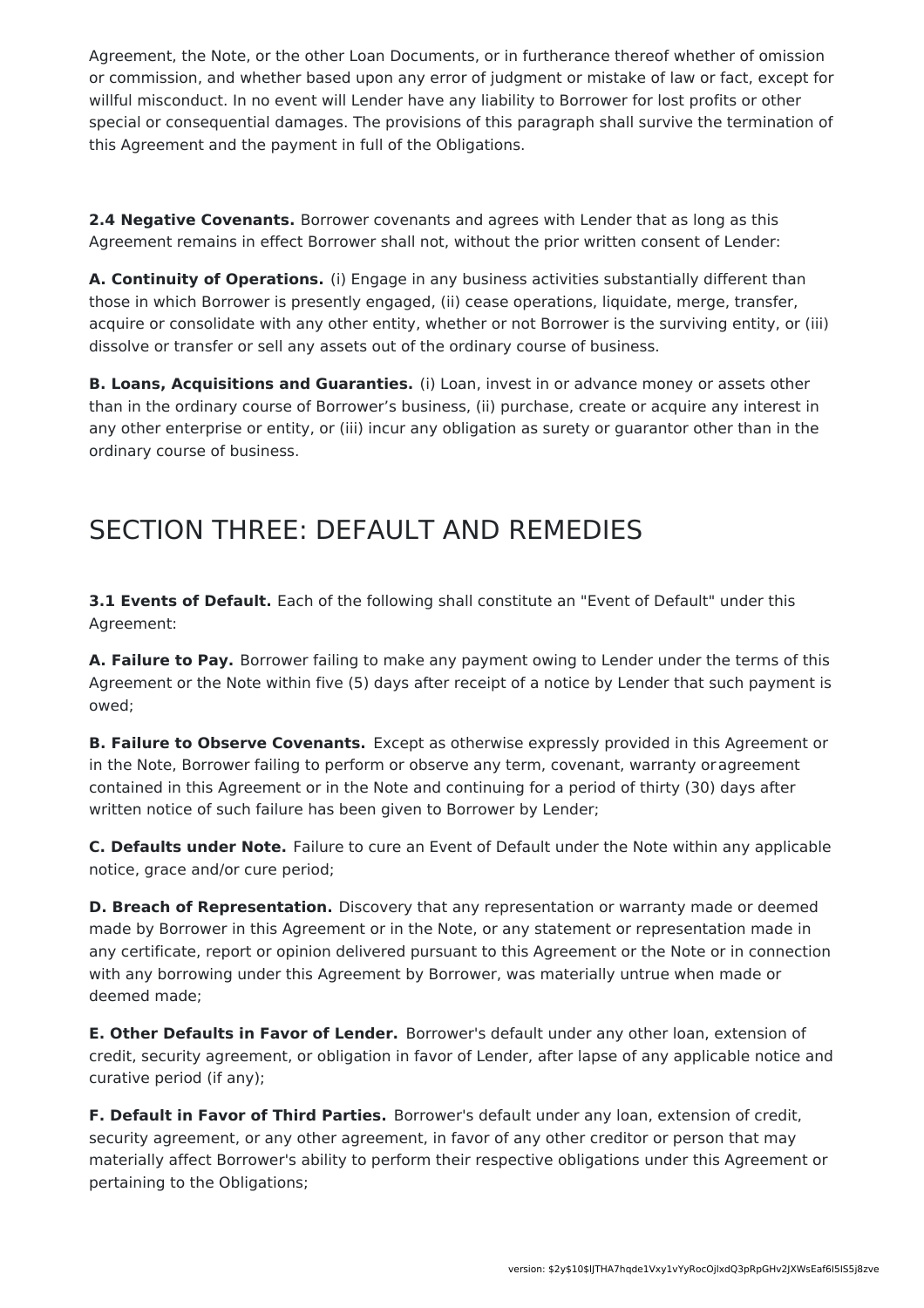**G. Insolvency.** Suspension, insolvency, or other failure of Borrower or its business, however evidenced;

**H. Readjustment of Obligations.** Commencement of proceedings for readjustment of indebtedness, reorganization, bankruptcy, composition or extension under any insolvency law brought by or against Borrower;

**I. Assignment for Benefit of Creditors.** Borrower filing proceedings for a respite or making a general assignment for the benefit of creditors;

**J. Receivership.** Application for or appointment of a receiver of all or any part of Borrower's assets be applied for or appointed;

**K. Dissolution Proceedings.** Commencement of proceedings for the dissolution or appointment of a liquidator of Borrower.

**3.2 Remedies.** Upon the occurrence and during the continuance of an Event of Default that continues beyond the expiration of any applicable notice, grace and/or cure period (a) Lender, at its option, by written notice to Borrower, may declare all indebtedness to Lender under this Agreement and the Note to be immediately due and payable, whether such indebtedness was incurred prior to, contemporaneous with or subsequent to the date of this Agreement, without presentment, demand, protest or further notice of any kind, (b) all commitments and obligations of Lender under this Agreement or any other agreement will terminate, and (c) Lender may exercise all rights and remedies available to it under this Agreement, the Note and applicable law. No failure or delay by Lender in exercising any power or right will operate as a waiver of such power or right, nor will any single or partial exercise of any power or right preclude any other future exercise of such power or right, or the exercise of any other power or right.

If any Event of Default shall occur, Lender shall have the additional right, at its sole option, to file an appropriate collection action against Borrower. Borrower further agrees that Lender's remedies shall be cumulative in nature and nothing under this Agreement or otherwise, shall be construed as to limit or restrict the options and remedies available to Lender following any event of default under this Agreement or otherwise.

Except as may be prohibited by applicable law, all of Lender's rights and remedies shall be cumulative and may be exercised singularly or concurrently. Election by Lender to pursue any remedy shall not exclude pursuit of any other remedy, and an election to make expenditures or to take action to perform an obligation of Borrower shall not affect Lender's right to declare a default and to exercise its rights and remedies.

# SECTION FOUR: MISCELLANEOUS

**4.1 Defined Terms.** All meanings assigned to defined terms in this Agreement shall be applicable to the singular and plural forms of the terms defined.

**4.2 Notices.** All notices sent in connection with this Agreement shall be given in writing and are to be provided electronically to the addresses set forth below.

**If to Borrower:** Borrower Contact Information (as defined in Exhibit A)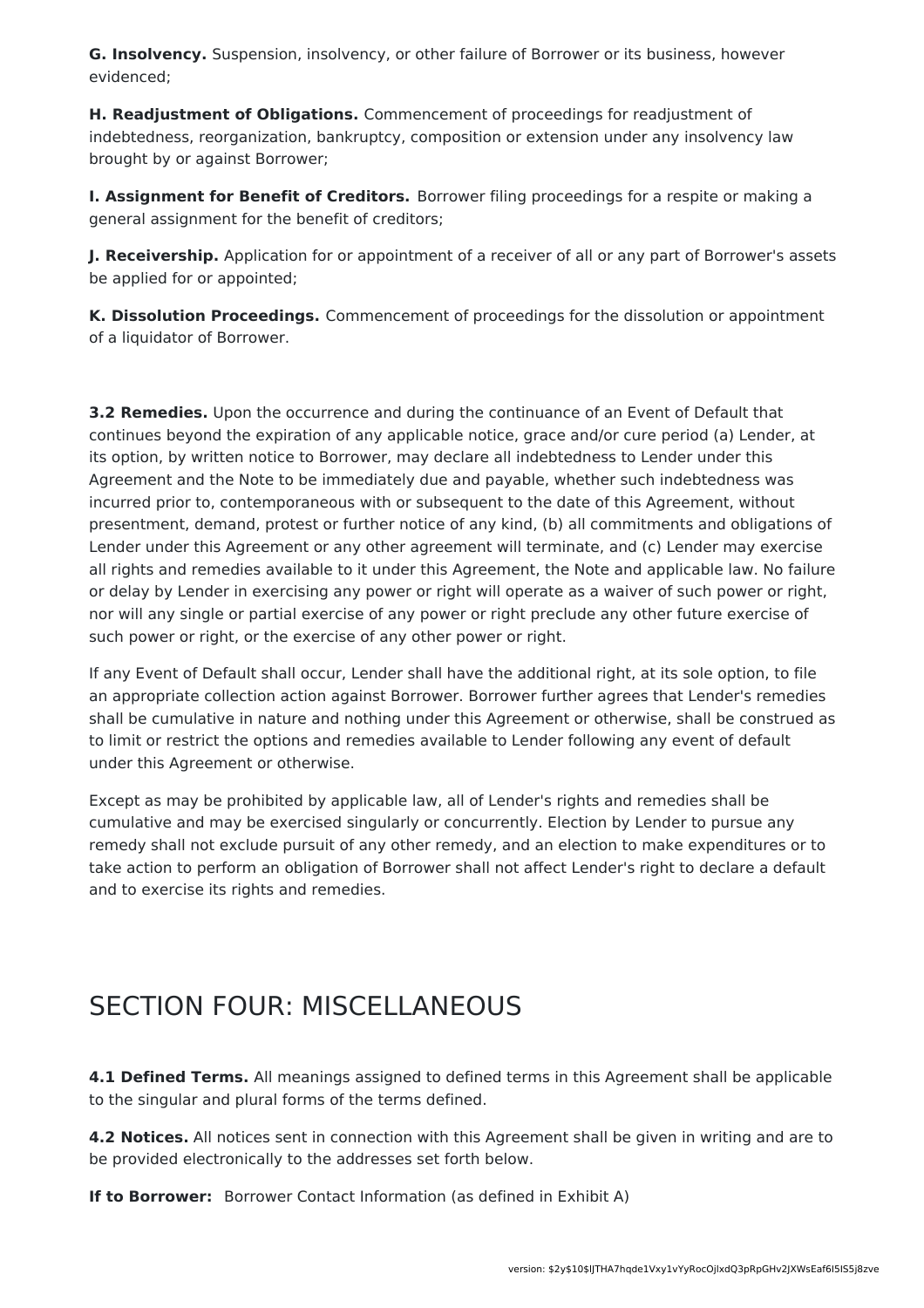**If to Lender:** Lender Contact Information (as defined in Exhibit A)

All such notices and other communications shall be deemed given and effective on actual receipt of the electronically sent notice or twenty-four (24) hours after the time the notice is sent to you, whichever occurs earlier. Notice of change of address may be given at any time and shall be sent in the manner set forth in this Section 4.2.

**4.3 Successors and Assigns.** This Agreement will be binding on and inure to the benefit of Lender and Borrower and their respective successors, assigns, personal representatives, executors and administrators; provided, however, that Lender may not assign or transfer its rights under this Agreement.

**4.4 Entire Agreement.** Except for the Note and the Master Security Agreement, this Agreement represents the entire agreement between Lender and Borrower, supersedes all prior agreements and may be modified only by an agreement in writing.

**4.5 Survival.** All agreements, covenants, representations and warranties made in this Agreement and all other provisions of this Agreement will survive the delivery of this Agreement and the Note and the making of the advances under this Agreement and will remain in full force and effect until the indebtedness of Borrower under this Agreement and the Note is fully repaid or discharged and Lender has no further obligations to make any advances under the Loan.

**4.6 Governing Law.** This Agreement and any claim, controversy or dispute arising under or related to this Agreement shall be governed by and construed in accordance with the laws of the State of New York, United States of America, without reference to conflicts of law principles.

**4.7 Headings.** Section headings are for convenience of reference only and shall not affect the interpretation of this Agreement.

**4.8 Third Party Beneficiary.** The parties do not intend the benefits of this Agreement or the Note to inure to any third party.

**4.9 Waiver of Jury Trial.** THE PARTIES, TO THE FULLEST EXTENT THAT THEY MAY LAWFULLY DO SO, WAIVE TRIAL BY JURY IN ANY ACTION OR PROCEEDING, INCLUDING, WITHOUT LIMITATION, ANY TORT ACTION, BROUGHT BY EITHER PARTY HERETO WITH RESPECT TO THIS AGREEMENT OR THE NOTE. THE PARTIES MAY FILE A COPY OF THIS WAIVER WITH ANY COURT AS WRITTEN EVIDENCE OF THE KNOWING, VOLUNTARY AND BARGAINED AGREEMENT OF THE PARTIES: (1) TO WAIVE RIGHT TO TRIAL BY JURY AND (2) THAT ANY DISPUTE OR CONTROVERSY WHATSOEVER BETWEEN BORROWER AND LENDER SHALL INSTEAD BE TRIED IN A COURT OF COMPETENT JURISDICTION BY A JUDGE SITTING WITHOUT A JURY.

**4.10 Waiver.** The rights of Lender under this Agreement and the Note shall be in addition to all other rights provided by law. No waiver of any provision of this Agreement, or the Note, shall be effective unless in writing, and no waiver shall extend beyond the particular purpose involved. No waiver in any one case shall require Lender to give any subsequent waivers. No delay or omission on the part of Lender in exercising any right shall operate as a waiver of such right or any other right. A waiver by Lender of a provision of this Agreement shall not prejudice or constitute a waiver of Lender's right otherwise to demand strict compliance with that provision or any other provision of this Agreement. No prior waiver by Lender, nor any course of dealing between Lender and Borrower, shall constitute a waiver of any of Lender's rights or of any obligations of Borrower to any future transactions.

**4.11 Severability.** If any provision of this Agreement or the Note is held to be void, invalid, illegal or unenforceable in any respect, such provision shall be fully severable and this Agreement or the Note, as applicable, shall be construed as if the void, invalid, illegal or unenforceable provision were not included in this Agreement or in the Note, as applicable.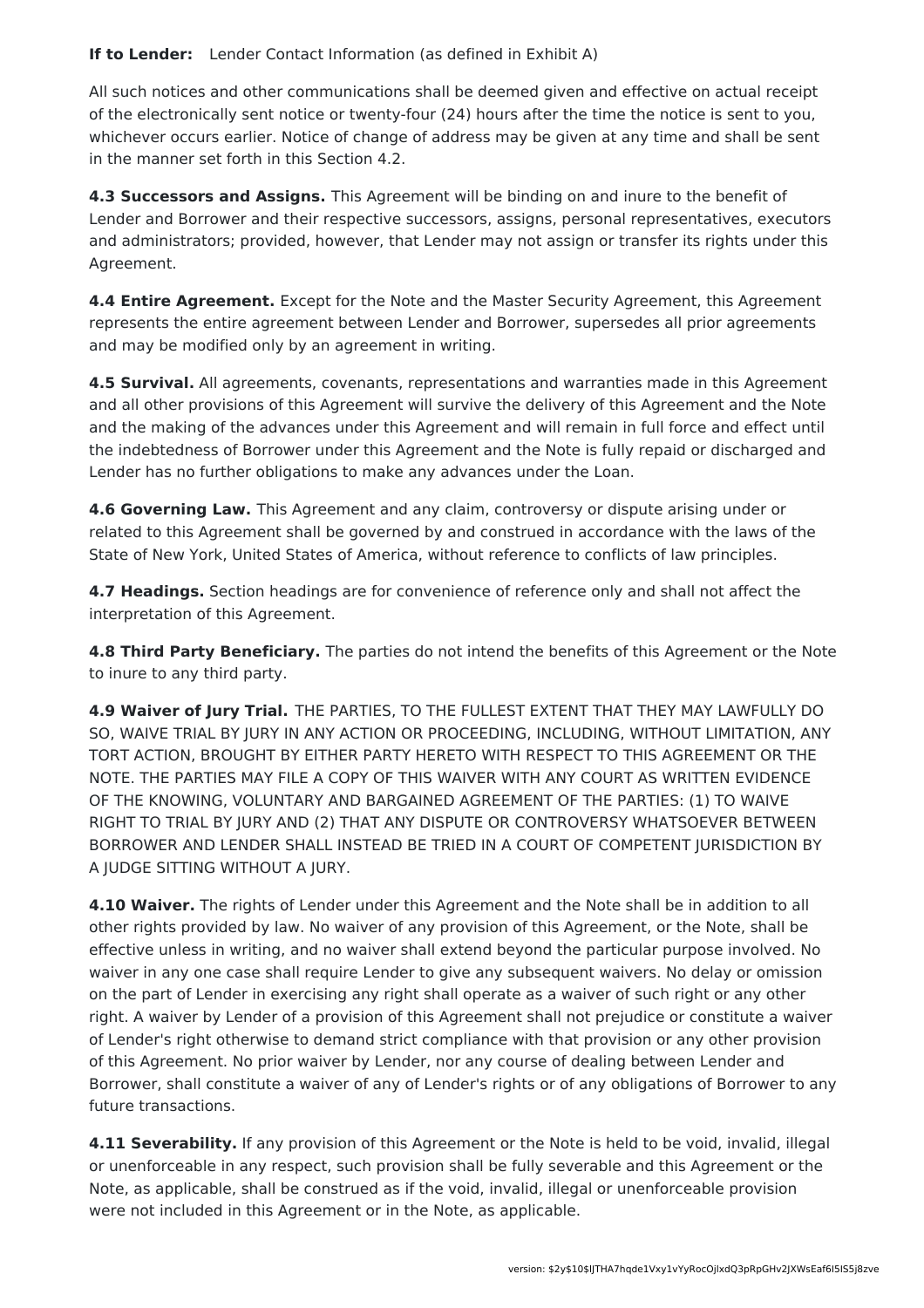**4.12 No Setoffs.** With respect to a monetary default claimed by Lender under this Agreement or the Note, no setoff, claim, counterclaim, reduction or diminution of any obligation or defense of any kind or nature that Borrower has or may have against Lender shall be available against Lender in any action, suit or proceeding brought by Lender to enforce this Agreement or the Note. The foregoing shall not be construed as a waiver by Borrower of any such rights or claims against Lender, but any recovery upon any such rights or claims shall be had from Lender separately, it being the intent of this Agreement and the Note that Borrower shall be obligated to pay, absolutely and unconditionally, all amounts due under this Agreement and the Note.

**4.13 Counterparts.** This Agreement may be executed electronically for the convenience of the parties in several counterparts, and each of which is to be deemed to complete in and of itself, and any one of which may be introduced in evidence or used for any other purpose without the production of the other counterparts thereof.

**4.14 Consent to Jurisdiction.** The parties to this Agreement hereby consent to and submit to the exclusive jurisdiction and venue of any state or federal court sitting in the State of New York, United States of America, with respect to any legal action or proceeding arising with respect to this Agreement and waive all objections to such jurisdiction and venue.

**4.15 Relationship Between the Parties.** The relationship between Lender and Borrower shall be solely that of lender and borrower and such relationship shall not, under any circumstances whatsoever, be construed to be a joint venture, joint adventure, or partnership. All obligations of Lender to make advances hereunder are imposed solely and exclusively for the benefit of Lender and its assigns. No other person shall have standing to require satisfaction of such condition or be entitled to assume that Lender will refuse to make the advance in the absence of strict compliance with any or all conditions thereof, and no other person shall, under any circumstances, be deemed to be a beneficiary of such conditions, any or all of which may be freely waived, in whole or in part, by Lender at any time in its sole discretion.

**4.16. Lender Acknowledgment.** Lender acknowledges that the Loan provided hereunder is a commercial loan, and the Note are not securities for the purposes of state or federal securities laws and do not benefit from the protections of the same.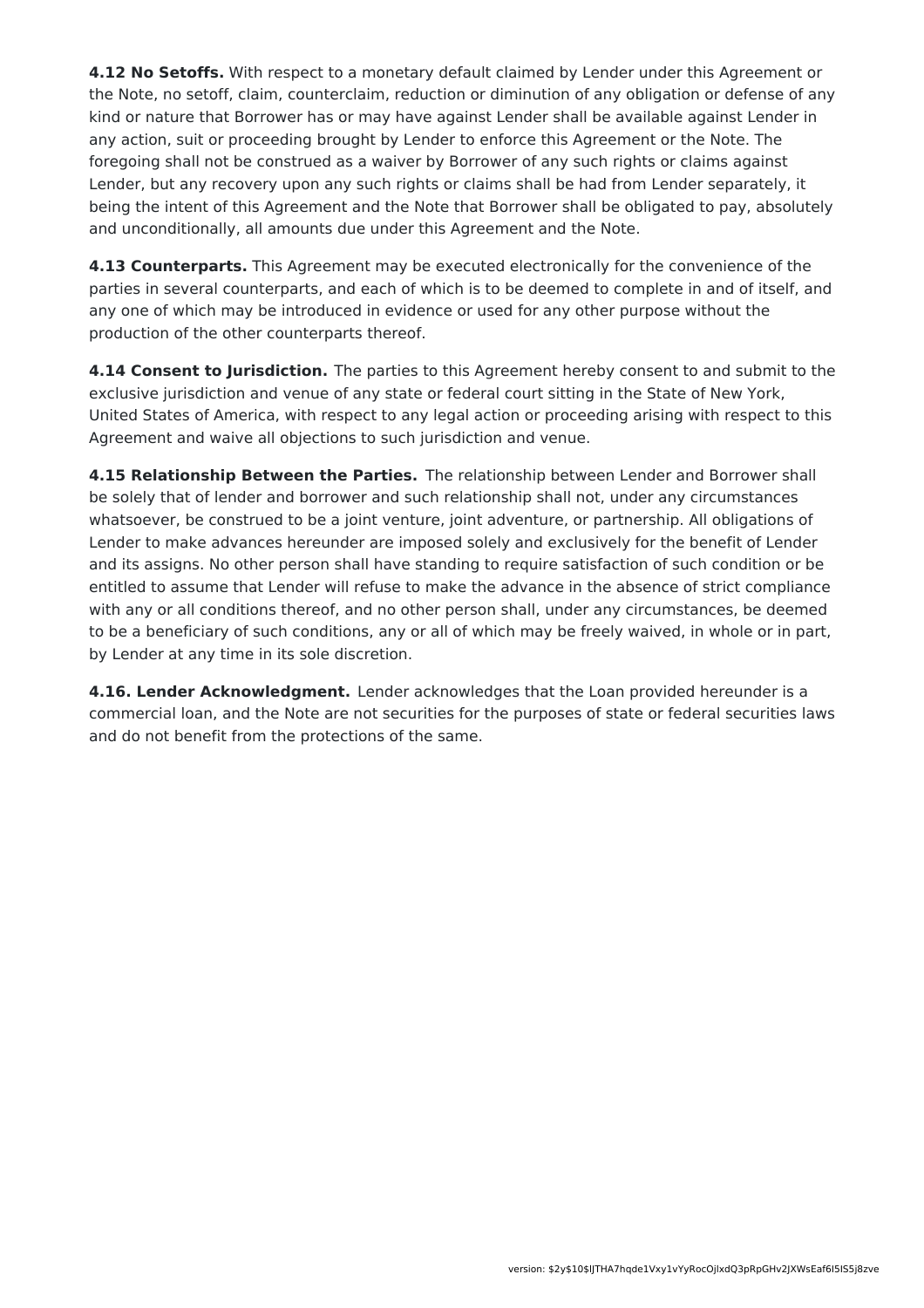IN WITNESS WHEREOF, Borrower and Lender have caused this Agreement to be executed in their respective names under seal as of the day and year first above written.

#### **BORROWER:**

Steward Credit LLC dba Steward Regenerative Capital, a New York limited liability company

By: Daniel S. Miller

Name: Daniel S. Miller Title: CEO of its Sole Member Date: [INVESTMENT\_DATE]

#### **LENDER:**

By: [INVESTMENT\_INVESTOR\_SIGNATURE] Name: [INVESTOR\_NAME] Date: [INVESTMENT\_DATE]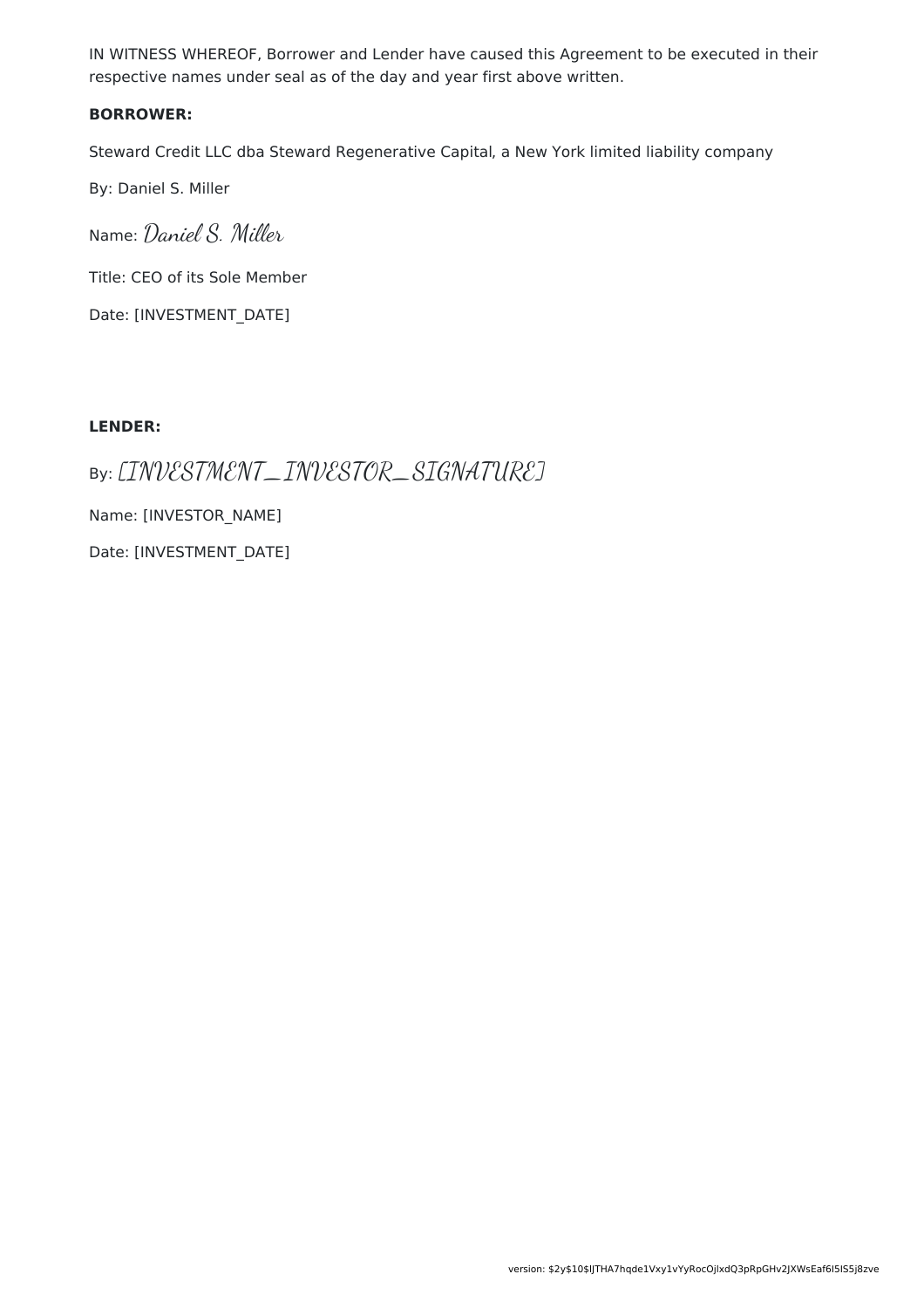# EXHIBIT A

| "Borrower" or "Maker"                | means | Steward Credit LLC dba Steward Regenerative<br>Capital, a New York limited liability company                                                                                                                                                                                                                                                                                                                                                                                                                                                                                                                                                                                                                                             |
|--------------------------------------|-------|------------------------------------------------------------------------------------------------------------------------------------------------------------------------------------------------------------------------------------------------------------------------------------------------------------------------------------------------------------------------------------------------------------------------------------------------------------------------------------------------------------------------------------------------------------------------------------------------------------------------------------------------------------------------------------------------------------------------------------------|
| "Borrower Contact<br>Information"    | means | Steward Credit LLC dba Steward Regenerative<br>Capital<br>228 Park Ave S #41153<br>New York, NY 10003<br>legal@gosteward.com<br>503-868-0400                                                                                                                                                                                                                                                                                                                                                                                                                                                                                                                                                                                             |
| "Disbursement Schedule"              | means | Lender shall advance the Principal Amount of the<br>Loan on the Effective Date                                                                                                                                                                                                                                                                                                                                                                                                                                                                                                                                                                                                                                                           |
| "Early Termination Notice<br>Period" | means | At least three (3) months' notice, ending on the<br>15th of a month.                                                                                                                                                                                                                                                                                                                                                                                                                                                                                                                                                                                                                                                                     |
| "Effective Date"                     | means | [EFFECTIVE_DATE]                                                                                                                                                                                                                                                                                                                                                                                                                                                                                                                                                                                                                                                                                                                         |
| "Interest Rate"                      | means | [Project Interest Rate Spellout] percent<br>([PROJECT INTEREST RATE]%)                                                                                                                                                                                                                                                                                                                                                                                                                                                                                                                                                                                                                                                                   |
| "Lender" or "Holder"                 | means | [INVESTOR NAME]                                                                                                                                                                                                                                                                                                                                                                                                                                                                                                                                                                                                                                                                                                                          |
| "Lender Contact<br>Information"      | means | [INVESTOR ADDRESS]                                                                                                                                                                                                                                                                                                                                                                                                                                                                                                                                                                                                                                                                                                                       |
| "Maturity Date"                      | means | [MATURITY_DATE]                                                                                                                                                                                                                                                                                                                                                                                                                                                                                                                                                                                                                                                                                                                          |
| "Payment Schedule"                   |       | Monthly payments of interest only with principal<br>repaid at maturity. Interest shall start to accrue on<br>the 15th of the month following the date on which<br>Lender's funds are received by Borrower.<br>The first payment shall be due on the 15th, one (1)<br>month after interest starts accruing, and every one<br>(1) month thereafter on the 15th of the month until<br>maturity.<br>Should Lender exercise the right to utilize the Early<br>Termination Provision pursuant to the Agreement,<br>the Principal balance of the Loan shall be due and<br>payable in accordance with the Early Termination<br>Period via the Steward Platform, along with all<br>accrued and unpaid interest through the end of<br>said period. |
| "Principal Amount"                   | means | [INVESTMENT_AMOUNT]                                                                                                                                                                                                                                                                                                                                                                                                                                                                                                                                                                                                                                                                                                                      |
| "Term"                               | means | Nine (9) months from the Effective Date.                                                                                                                                                                                                                                                                                                                                                                                                                                                                                                                                                                                                                                                                                                 |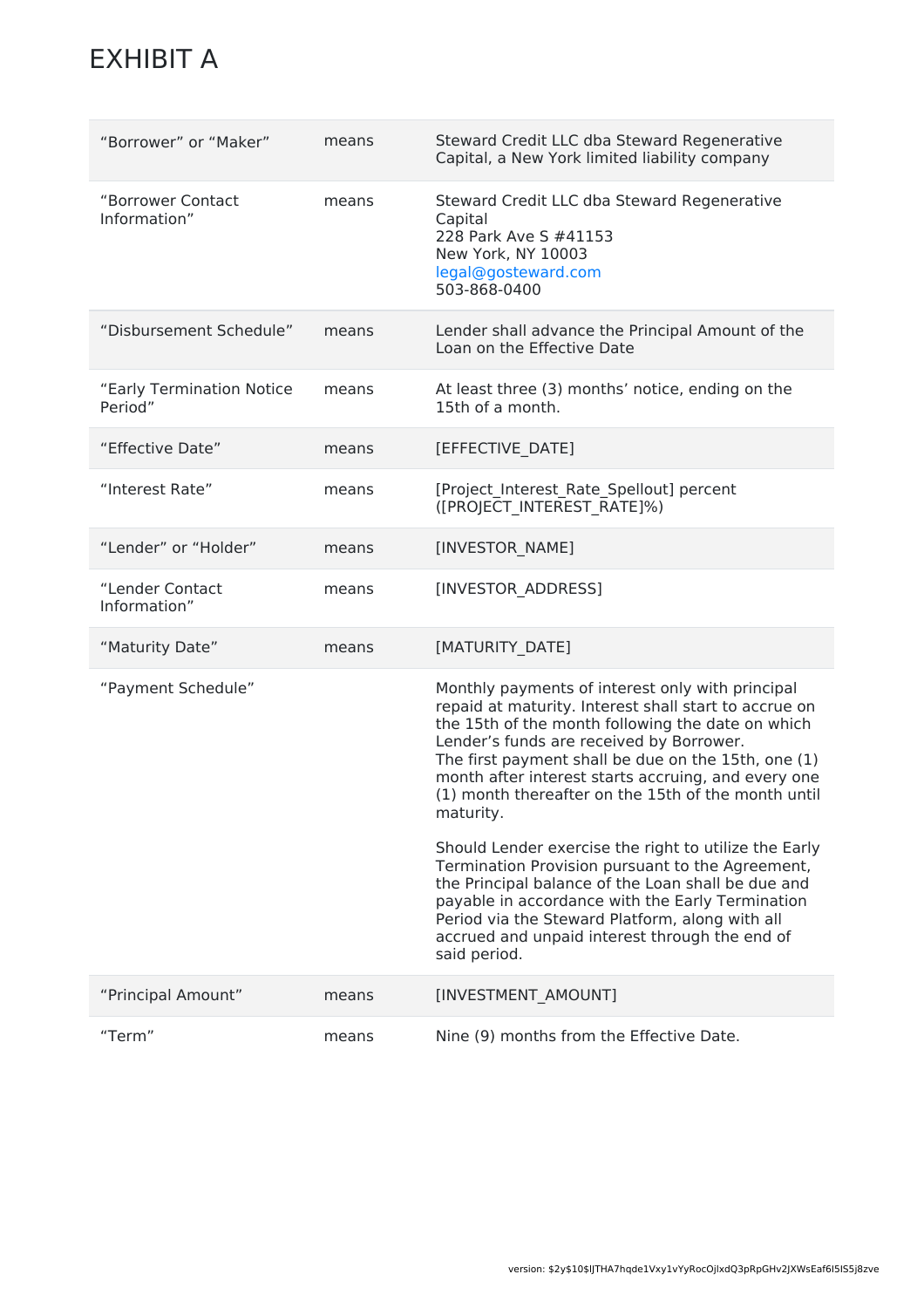# EXHIBIT B

### SHORT-TERM PROMISSORY NOTE

#### NOTE NUMBER: **[INVESTMENT\_ID]**

Principal Amount: [INVESTMENT\_AMOUNT]

Date: [EFFECTIVE\_DATE]

**FOR VALUE RECEIVED**, Borrower (as defined in Exhibit A) (the "Maker"), promises to pay to the order of Lender (as defined in Exhibit A) ("Holder"), the Principal Amount, plus interest thereon and all costs, fees and expenses, to be calculated and payable as provided in this Promissory Note (this "Note").

Maker agrees to pay the principal sum of this Note plus interest thereon and all other sums due and/or payable under this Note in accordance with the following terms and conditions:

**1. Advances.** Proceeds of this Note shall be advanced in accordance with the terms and conditions of that certain Loan Agreement of even date herewith by and between the Maker and Holder (the "Loan Agreement").

**2. Interest Rate; Payments.** This Note shall bear interest, and Maker shall make payments as follows:

A. Maker shall only pay to Holder the interest on the Note. The principal of this Note will not be repaid by Maker over the term of the Note unless an Event of Default occurs or the Holder requests a return of the principal, in writing, in accordance with the Early Termination Provision.

B. Interest shall accrue on the principal balance of this Note at the Interest Rate (as defined in Exhibit A). For purposes of computing interest on the debt evidenced hereby, interest shall be calculated on the basis of a twelve (12) month calendar year applied to the actual number of months funds are outstanding.

C. Interest over the term of the Note shall be due and payable monthly in accordance with the Payment Schedule set forth in Exhibit A. Maker may at any time or from time to time make a voluntary prepayment, whether in whole or in part, of this Note, without premium or penalty.

D. The entire outstanding Obligations (as hereinafter defined) shall be due and payable in full on the Maturity Date (as defined in Exhibit A) or such earlier date in accordance with the Early Termination Provision.

E. For purposes of this Note, the term "Obligations" as used herein means the obligation to pay to Holder: (i) any and all sums due to Holder under the terms of this Note or the Loan Agreement; (ii) any indebtedness or liability that may exist or arise as a result of any payment on this Note made by or for the benefit of Maker being avoided or set aside as a preference under Sections 547 or 550 of the United States Bankruptcy Code, as amended, or any state laws governing insolvency or creditors' rights.

F. No Line of Credit. Principal amounts repaid or prepaid under this Note prior to the Maturity Date shall not be available for reborrowing hereunder.

**3. Term.** The term of this Note is defined in Exhibit A (the "Term"). Except as otherwise provided herein, this Note shall terminate upon payment in full of Maker's Obligations to Holder.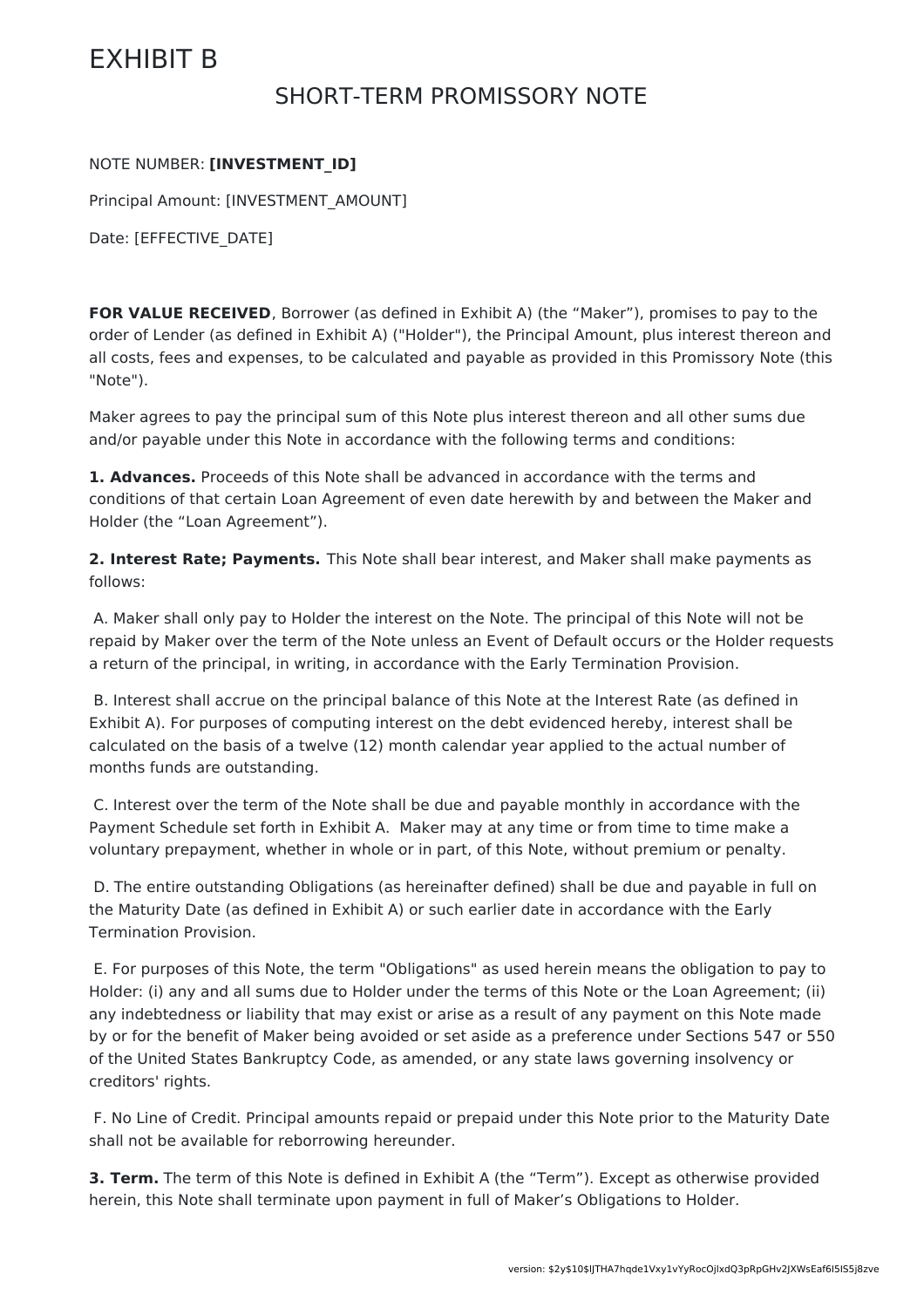**4. Event of Default; Default Interest; Late Charge.** The occurrence of an Event of Default under the Loan Agreement shall constitute an event of default (an "Event of Default") hereunder and shall entitle Holder to exercise Holder's rights and remedies under this Note, the Loan Agreement, at law, in equity or otherwise. On the occurrence of an Event of Default: (a) the Obligations shall become immediately due and payable and Holder may accelerate and call due the unpaid principal balance of the Note, and all accrued interest and other sums due hereunder as of the date of the Event of Default; (b) Holder may exercise any rights and remedies available to Holder under the terms of the Loan Agreement, at law, in equity or otherwise; and (c) the Obligations shall bear interest at a per annum interest rate equal to the Interest Rate plus three (3%) percentage points (the "Default Rate").

**5. Prepayment.** There shall be no prepayment fee for any prepayments made under this Note. Maker may prepay all or part of the principal of this Note at any time.

**6. Method and Place of Payments; Application of Payments.** Except as otherwise specifically provided herein, all payments under this Note and the Loan Agreement shall be made to Holder on the date when due and shall be made in lawful money of the United States of America via the Steward Platform. Except as specifically set forth in this Note or the Loan Agreement, all sums payable by Maker under this Note or the Loan Agreement shall be paid without notice, demand, counterclaim (other than mandatory counterclaims), setoff, deduction or defense and without abatement, suspension, deferment, diminution or reduction.

**7. Waivers.** With respect to the amounts due pursuant to this Note or the Loan Agreement, Maker waives the following: (a) all rights of exemption of property from levy or sale under execution or other process for the collection of debts under the Constitution or laws of the United States or any State or jurisdiction thereof; and (b) demand, presentment, protest, notice of dishonor, notice of nonpayment, notice of protest, notice of intent to accelerate, notice of acceleration, suit against any party, diligence in collection of this Note, and all other requirements necessary to enforce this Note except for notices required by Governmental Authorities (as hereinafter defined) and notices required by this Note or the Loan Agreement (if any). Maker further severally agrees that discharge or release of any party who is or may be liable to Holder for the indebtedness represented hereby, or the release of any collateral directly or indirectly securing repayment hereof, shall not have the effect of releasing any other party or parties, who shall remain liable to Holder, or of releasing any other collateral that is not expressly released by Holder. Maker additionally agrees that Holder's acceptance of payment other than in accordance with the terms of this Note, or Holder's subsequent agreement to extend or modify such repayment terms, or Holder's failure or delay in exercising any rights or remedies granted to Holder, shall likewise not have the effect of releasing Maker or any other party or parties from their respective obligations to Holder, or of releasing any collateral that directly or indirectly secures repayment hereof. In addition, any failure or delay on the part of Holder to exercise any of the rights and remedies granted to Holder shall not have the effect of waiving any of Holder's rights and remedies. Any partial exercise of any rights and/or remedies granted to Holder shall furthermore not be construed as a waiver of any other rights and remedies; it being Maker's intent and agreement that Holder's rights and remedies shall be cumulative in nature. Maker further agrees that, should any default event occur or exist under this Note, any waiver or forbearance on the part of Holder to pursue the rights and remedies available to Holder, shall be binding upon Holder only to the extent that Holder specifically agrees to any such waiver or forbearance in writing. A waiver or forbearance on the part of Holder as to one default event shall not be construed as a waiver or forbearance as to any other default. For purposes of this Note, "Governmental Authorities" means national, federal, state, regional or local government, or any other political subdivision of any of the foregoing, in each case with jurisdiction over Maker, or any Person with jurisdiction over Maker. "Person" shall mean any individual, corporation, partnership, limited liability company, association, joint-stock company, trust, unincorporated organization, court or government or political subdivision or agency thereof.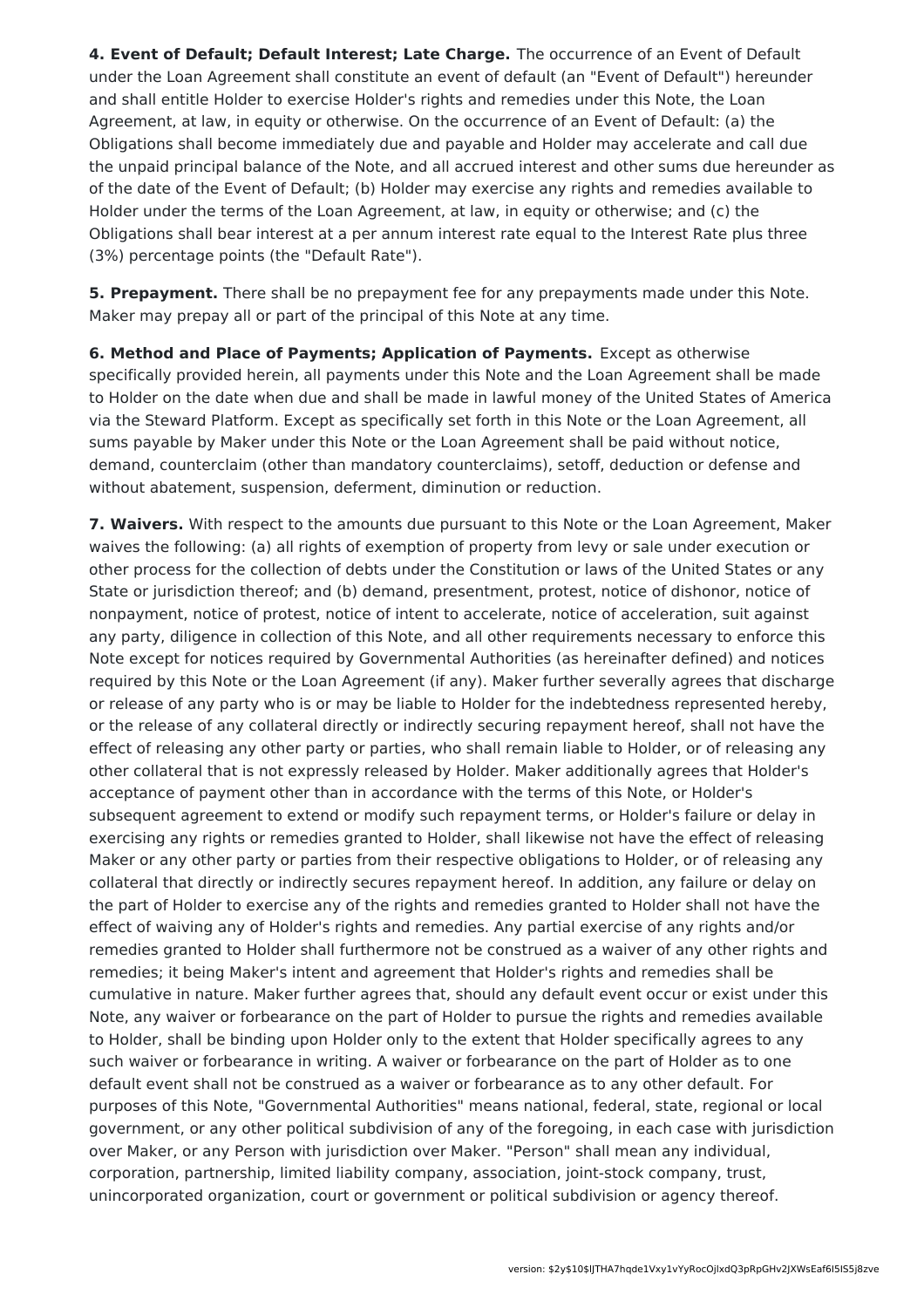**8. Usury Savings Clause.** This Note and the Loan Agreement are subject to the express condition that at no time shall Maker be obligated or required to pay interest on the Obligations at a rate which could subject Holder to either civil or criminal liability as a result of being in excess of the maximum rate of interest designated by applicable laws relating to payment of interest and usury (the "Maximum Amount"). If, by the terms of this Note or the Loan Agreement, Maker is at any time required or obligated to pay interest on the Obligations at a rate in excess of the Maximum Amount, the interest rate shall be deemed to be immediately reduced to the Maximum Amount and all previous payments in excess of the Maximum Amount shall be deemed to have been payments in reduction of principal and not on account of the interest due hereunder. All sums paid or agreed to be paid to Holder for the use, forbearance or detention of the sums due under this Note, shall, to the extent permitted by applicable law, be amortized, prorated, allocated and spread throughout the full stated term of this Note until payment in full so that the rate or amount of interest on account of this Note does not exceed the Maximum Amount from time to time in effect and applicable to this Note for so long as this Note is outstanding.

**9. Modifications; Remedies Cumulative; Setoffs.** Holder shall not by any act, delay, omission or otherwise be deemed to have modified, amended, waived, extended, discharged or terminated any of its rights or remedies, and no modification, amendment, waiver, extension, discharge or termination of any kind shall be valid unless in writing and signed by Holder and Maker. All rights and remedies of Holder under the terms of this Note and applicable statutes or rules of law shall be cumulative and may be exercised successively or concurrently. Maker agrees that there are no defenses, equities or setoffs with respect to the obligations set forth herein as of the date hereof, and to the extent any such defenses, equities or setoffs may exist, the same are hereby expressly released, forgiven, waived and forever discharged.

**10. Severability.** Wherever possible, each provision of this Note shall be interpreted in such manner as to be effective and valid under applicable Legal Requirements (as hereinafter defined), but if any provision of this Note shall be prohibited by or invalid under applicable Legal Requirements, such provision shall be ineffective to the extent of such prohibition or invalidity, without invalidating the remainder of such provision or the remaining provisions of this Note. For purposes of this Note, "Legal Requirements" means all ordinances, statutes, rules, regulations, orders, injunctions, writs, judgments or decrees of Governmental Authorities or any court or similar entity affecting the Maker, or this Note.

**11. Notices.** All notices sent in connection with this Note shall be given in accordance with the terms and conditions of the Loan Agreement.

**12. Governing Law.** This Agreement and any claim, controversy or dispute arising under or related to this Agreement shall be governed by and construed in accordance with the laws of the State of New York, United States of America, without reference to conflicts of law principles.

**13. Venue.** Maker and Holder hereby consent and submit to the exclusive jurisdiction and venue of any local or federal court sitting in the State of New York, United States of America, with respect to any legal action or proceeding arising with respect to this Note and waive all objections which they may have to such jurisdiction and venue.

**14. Waiver of Jury Trial.** MAKER, TO THE FULLEST EXTENT THAT IT MAY LAWFULLY DO SO, WAIVES TRIAL BY JURY IN ANY ACTION OR PROCEEDING, INCLUDING, WITHOUT LIMITATION, ANY TORT ACTION, BROUGHT BY EITHER PARTY HERETO WITH RESPECT TO THIS NOTE OR THE LOAN AGREEMENT. MAKER AGREES THAT THE HOLDER MAY FILE A COPY OF THIS WAIVER WITH ANY COURT AS WRITTEN EVIDENCE OF THE KNOWING, VOLUNTARY AND BARGAINED AGREEMENT OF THE MAKER: (1) TO WAIVE ITS RIGHT TO TRIAL BY JURY AND (2) THAT ANY DISPUTE OR CONTROVERSY WHATSOEVER BETWEEN MAKER AND HOLDER SHALL INSTEAD BE TRIED IN A COURT OF COMPETENT JURISDICTION BY A JUDGE SITTING WITHOUT A JURY.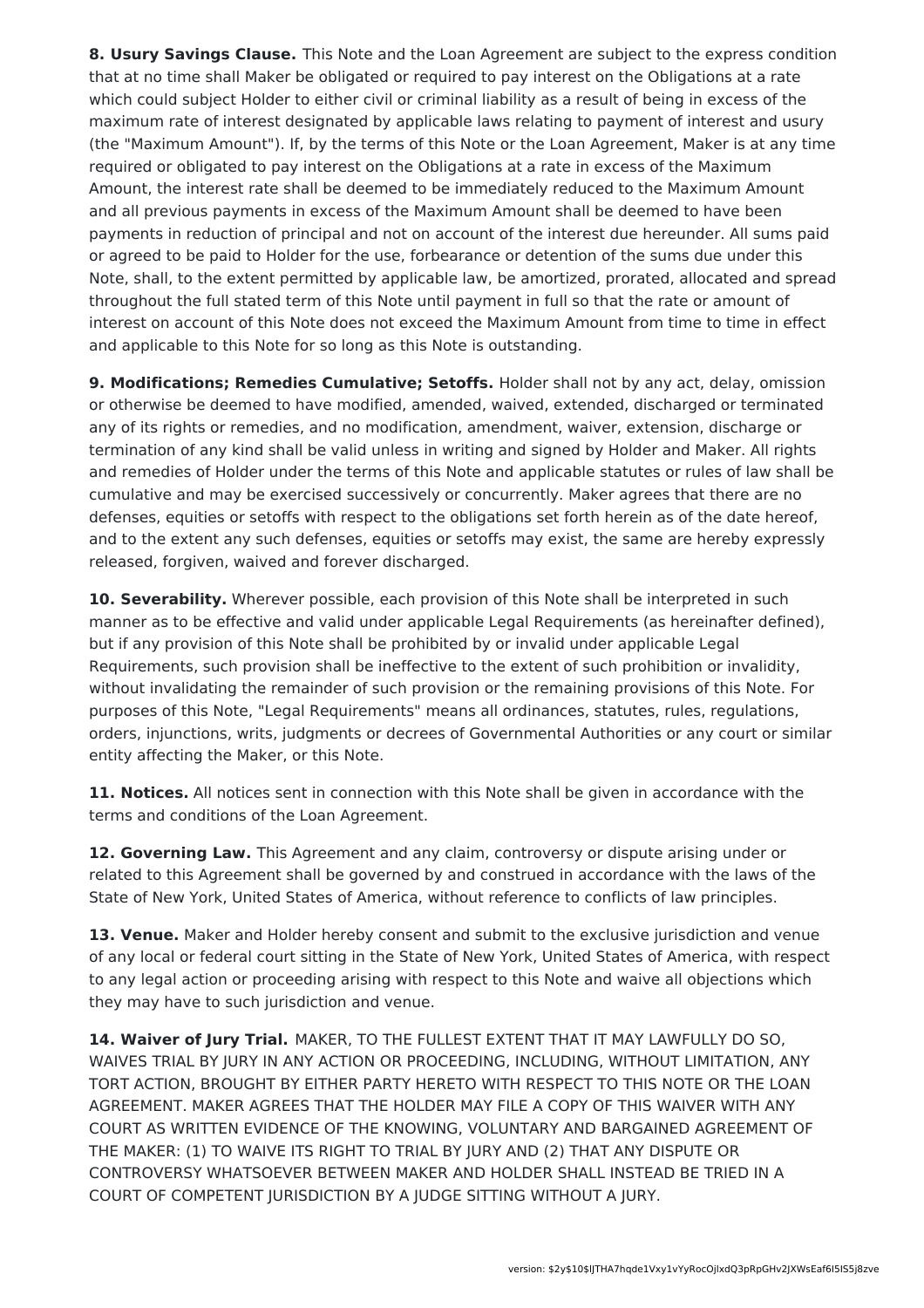**15. Binding Obligation.** Maker shall not assign or otherwise transfer this Note or its hereunder without Holder's prior written consent in its sole and absolute discretion. This Note shall be binding on and shall inure to the benefit of the parties and their respective successors and permitted assigns.

**16. Final Agreement.** The Secured Short-Term Loan Agreement, together with Exhibits A to C, thereto contains the final and entire agreement and understanding of the parties, and any terms and conditions not set forth in the Secured Short-Term Loan Agreement or referenced from in Exhibits A to C are not a part of this agreement and the understanding of the parties hereto.

**17. Time of Essence.** Time is of the essence to this Note.

**18. Invalidity.** If any provision or part of any provision of this Note shall for any reason be held invalid, illegal or unenforceable in any respect, such invalidity, illegality or unenforceability shall not affect any other provision or the remaining part of any effective provision of this Note and this Note shall be construed as if such invalid, illegal or unenforceable provision or part thereof had never been contained herein, but only to the extent of its invalidity, illegality or unenforceability.

**19. Sales and Assignments.** Holder may not assign, sell, securitize, participate, pledge and/or otherwise transfer all or any portion of Holder's right, title and interest in, to and under this Note and/or the Loan Agreement.

**20. Commercial Purpose.** Maker represents and warrants that the loan evidenced by this Note was made and transacted solely for the purpose of carrying on a business and that the obligation evidenced by this Note is an exempted transaction under the Truth in Lending Act, as amended. Further, Maker and Holder acknowledge and agree that this Note is not a security and therefore does not benefit from the protections of state or federal securities laws.

**21. Days.** Unless otherwise stated, as reference herein, and in the Loan Agreement, "day" shall mean a calendar day. Where used herein, and in the Loan Agreement, "Business Day" means any day that is not a Saturday, a Sunday or a day on which banks under the laws of the State of New York are authorized or required to be closed.

EACH OF THE UNDERSIGNED HEREBY VOLUNTARILY, INTELLIGENTLY AND KNOWINGLY EMPOWERS THE PROTHONOTARY OR ANY ATTORNEY OR ANY COURT OF RECORD TO APPEAR FOR THE UNDERSIGNED AND TO CONFESS JUDGMENT AS OFTEN AS NECESSARY FOR THE PRINCIPAL AMOUNT OF THIS NOTE AND SOME OR ALL OTHER AMOUNTS DUE UNDER THIS NOTE, INCLUDING WITHOUT LIMITATION INTEREST, AND COSTS OF SUIT, AND EACH OF THE UNDERSIGNED HEREBY RELEASES ALL ERRORS OR DEFECTS IN ANY SUCH ACTION AND THE ENTRY OF ANY SUCH JUDGMENT, AND WAIVES ALL LAWS EXEMPTING REAL OR PERSONAL PROPERTY FROM EXECUTION.

IN WITNESS WHEREOF, Maker has executed this Note under seal as of the date first above written.

MAKER:

Steward Credit LLC dba Steward Regenerative Capital, a New York limited liability company

By Daniel S. Miller Name: Daniel S. Miller Title: CEO of its Sole Member Date: [INVESTMENT\_DATE]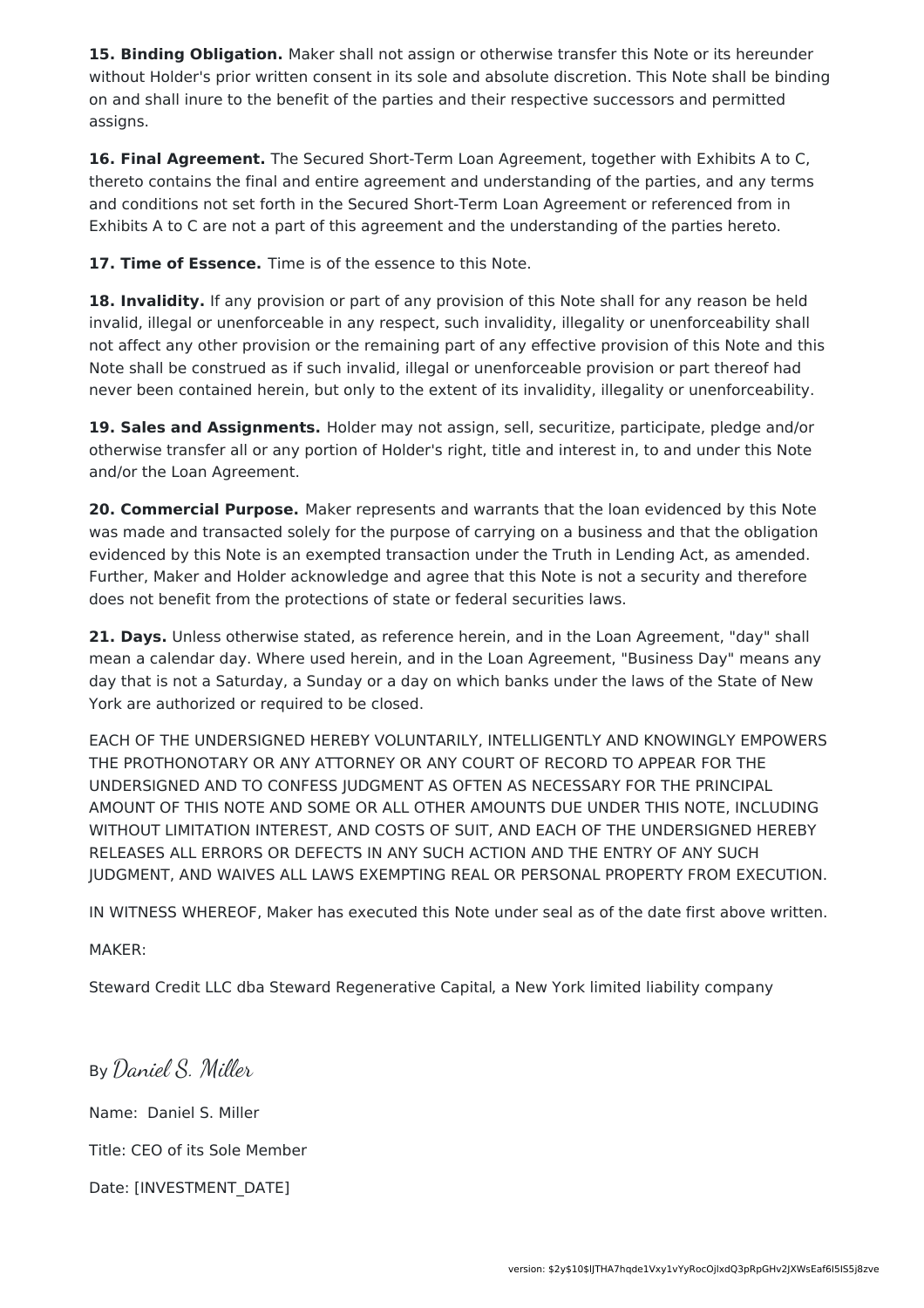# EXHIBIT C

## MASTER SECURITY AGREEMENT

This MASTER SECURITY AGREEMENT (the "Agreement") is entered into as of May 15, 2021 (the "Closing Date") by and between Steward Credit LLC dba Steward Regenerative Capital ("Borrower"), and each of those lenders that from time to time have a loan outstanding to Borrower (each a "Lender" and collectively, "Lenders").

### Recitals

Borrower wishes to obtain credit from time to time from Lenders, and Lenders desire to extend credit to Borrower. This Agreement sets forth the terms on which Lenders will advance credit to Borrower, and Borrower will repay the amounts owing to Lenders.

### Agreement

The parties agree as follows:

### 1. DEFINITIONS AND CONSTRUCTION.

1.1 Definitions. As used in this Agreement, all capitalized terms shall have the definitions set forth on Exhibit A. Any term used in the Uniform Commercial Code (hereinafter the "Code") and not defined herein shall have the meaning given to the term in the Code.

1.2 Accounting Terms. Any accounting term not specifically defined in Exhibit A shall be construed in accordance with GAAP and all calculations shall be made in accordance with GAAP. The term "financial statements" shall include the accompanying notes and schedules.

### 2. LOAN AND TERMS OF PAYMENT.

#### **2.1 Credit Extensions.**

(a) Promise to Pay. Borrower promises to pay to Lenders, in lawful money of the United States of America, the aggregate unpaid principal amount of all Loans made by Lenders to Borrower, together with interest on the unpaid principal amount of such Loans at rates in accordance with the terms hereof.

(b) Term Loans.

(i) Subject to and upon the terms and conditions of this Agreement, Lenders agree to make one (1) or more term loans to Borrower (each a "Term Loan" and collectively the "Term Loans"). Borrower may request Term Loans at any time from the date hereof. The proceeds of the Term Loans shall be used for specific commercial purposes, namely for the support of regenerative agriculture by extending commercial loans to entities that practice the foregoing, as defined by the Short-Term Loan Agreement executed between Borrower and Lender.

(ii) Interest shall accrue from the date of each Term Loan at the Interest Rate (as defined in Exhibit A), and shall be payable monthly, continuing on the same day of each month thereafter. At the end of the Term, on the Maturity Date (as defined in Exhibit A), the principal of the Term Loan plus all accrued interest, if any, shall be immediately due and payable to the Lender. Term Loans, once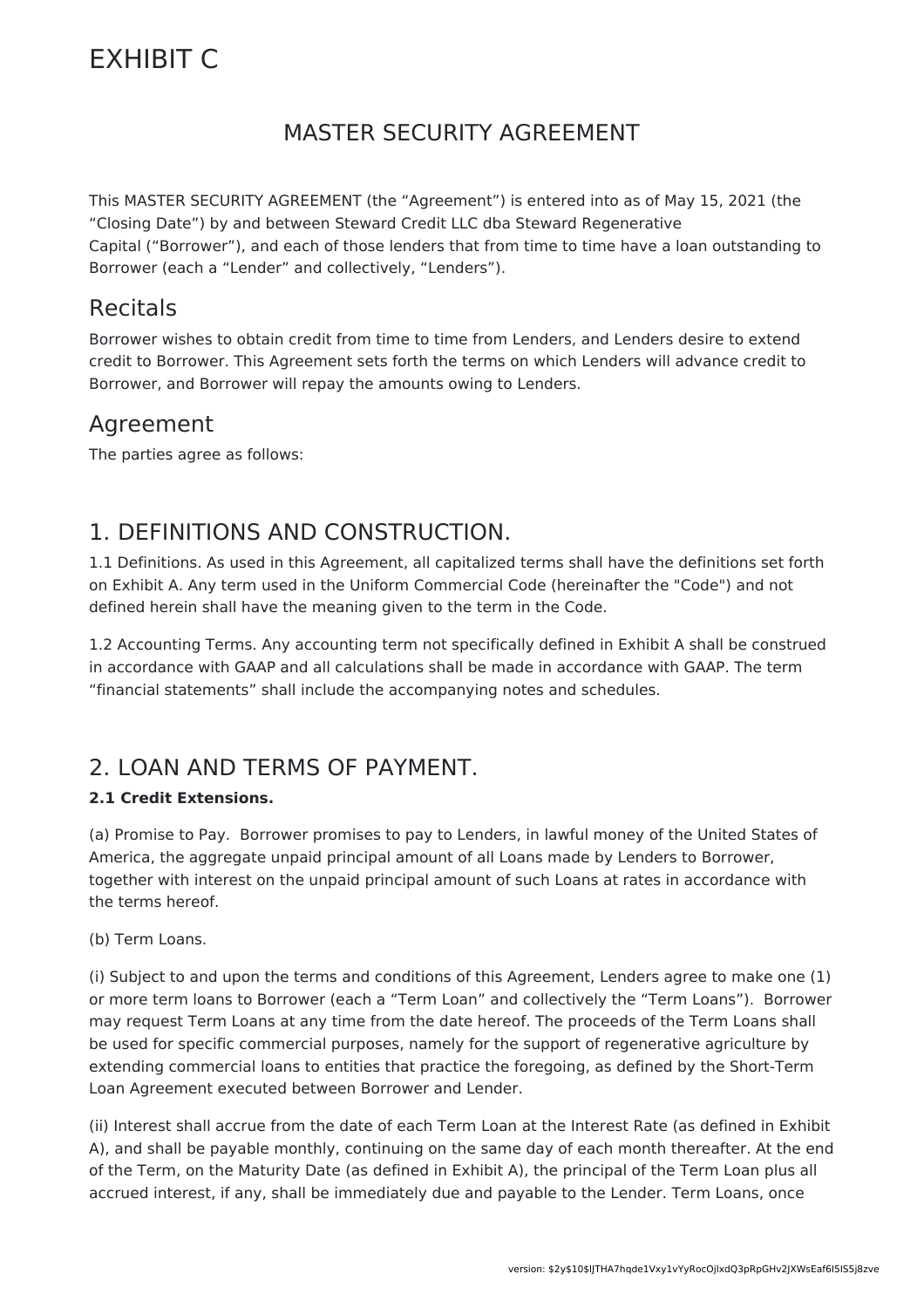repaid, may not be reborrowed. Borrower may prepay any Term Loan without penalty or premium.

#### **2.2 Interest Rates, Payments, and Calculations.**

(a) Interest Rate for Term Loans. The Term Loans shall bear interest, on the outstanding balance thereof, at the Interest Rate.

(b) Default Rate. All Obligations shall bear interest, from and after the occurrence and during the continuance of an Event of Default, at a rate equal to three (3%) percentage points above the Interest Rate applicable immediately prior to the occurrence of the Event of Default.

(c) Payments. Borrower shall pay all interest due on Term Loans to Lenders' respective Steward Wallets available through their Steward Account on www.gosteward.com.

**2.3 Term.** This Agreement shall become effective on the Closing Date and, subject to Section 12.7, shall continue in full force and effect for so long as any Obligations remain outstanding. Upon termination of this Agreement and written confirmation that all Obligations have been paid in full, all security interests granted pursuant to this Agreement shall terminate, and at such time Lender shall take such actions reasonably requested by Borrower to evidence the termination of the Obligations.

## 3. CONDITIONS OF LOANS.

**3.1 Conditions Precedent to Closing.** The agreement of Lender to enter into this Agreement on the Closing Date is subject to the condition precedent that Lender shall have received, in form and substance satisfactory to Lender, each of the following items and completed each of the following requirements:

(a) this Agreement;

(b) an officer's certificate of Borrower with respect to incumbency and resolutions authorizing the execution and delivery of this Agreement;

(c) a financing statement (Form UCC-1);

(d) current SOS Reports indicating there are no other security interests or Liens of record in the Collateral;

(e) current financial statements for Borrower's most recently ended fiscal year, company prepared consolidated and consolidating balance sheets, income statements and statements of cash flows for the most recently ended month in accordance with Section 6.2;

(f) current Compliance Certificate in accordance with Section 6.2;

**3.2 Conditions Precedent to all Term Loans.** The obligation of Lender to make each Term Loan, including the initial Term Loan, is contingent upon Borrower's compliance with Section 3.1 above, and is further subject to the following conditions:

(a) receipt by Lender of the Loan Documents as provided in Section 2.1;

(c) the representations and warranties contained in Section 5 shall be true and correct in all material respects on the effective date of each Term Loan as though made at and as of each such date, and no Event of Default shall have occurred and be continuing, or would exist after giving effect to such Term Loan (provided, however, that those representations and warranties expressly referring to another date shall be true, correct and complete in all material respects as of such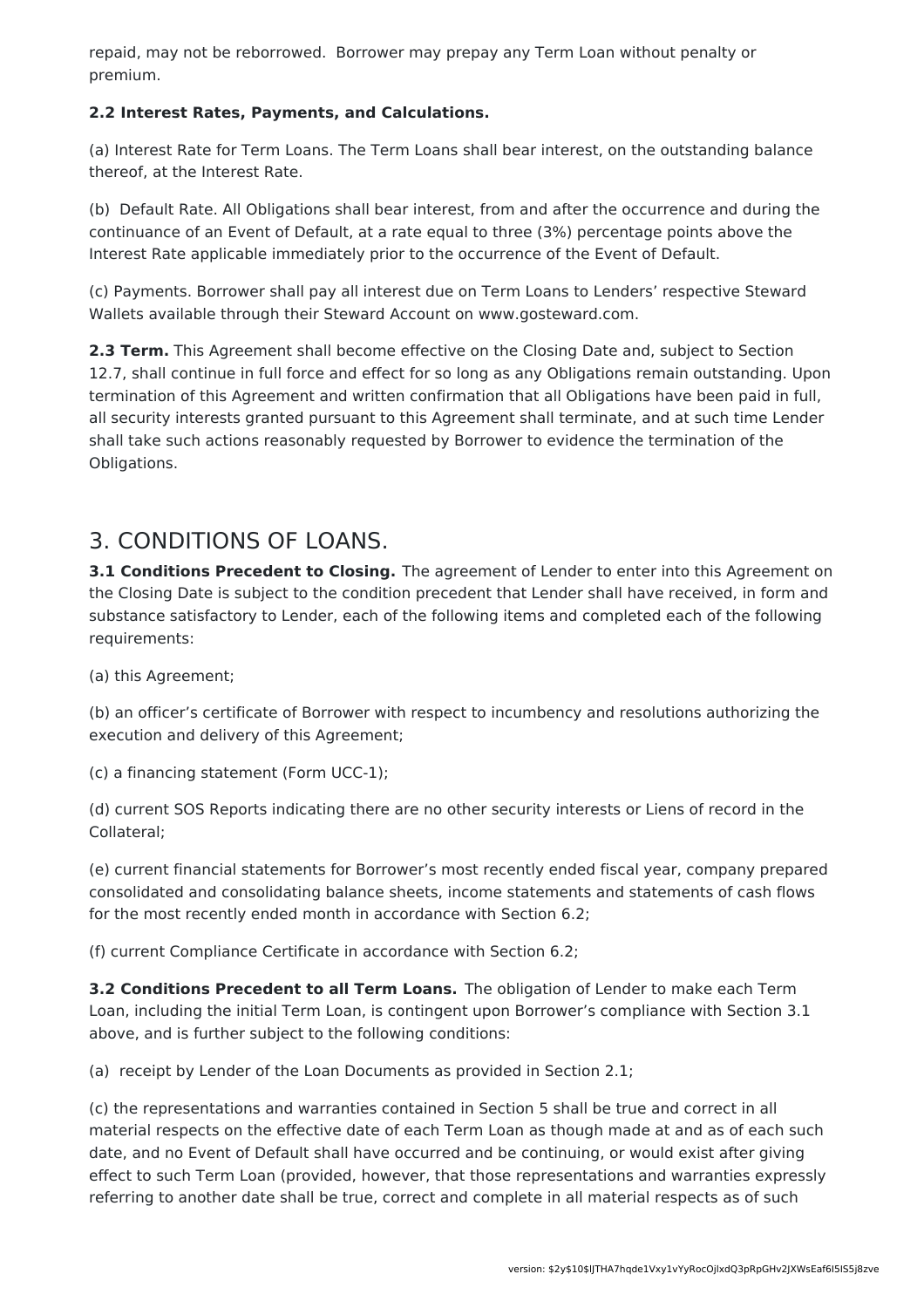date). The making of each Term Loan shall be deemed to be a representation and warranty by Borrower on the date of such Term Loan as to the accuracy of the facts referred to in this Section 3.2.

## 4. CREATION OF SECURITY INTEREST.

**4.1 Grant of Security Interest.** Borrower grants and pledges to Lender a continuing security interest in the Collateral to secure prompt repayment of any and all Obligations and to secure prompt performance by Borrower of each of its covenants and duties under the Loan Documents. Such security interest constitutes a valid, first priority security interest in the presently existing Collateral, and will constitute a valid, first priority security interest in later-acquired Collateral. Notwithstanding any termination of this Agreement or of any filings undertaken related to Lender's rights under the Code, Lender's Lien on the Collateral shall remain in effect for so long as any Obligations are outstanding.

**4.2 Perfection of Security Interest.** Lender authorizes Borrower to file at any time financing statements, continuation statements, and amendments thereto that (i) either specifically describe the Collateral or describe the Collateral as all assets of Borrower of the kind pledged hereunder, and (ii) contain any other information required by the Code for the sufficiency of filing office acceptance of any financing statement, continuation statement, or amendment, including whether Borrower is an organization, the type of organization and any organizational identification number issued to Borrower, if applicable. Borrower shall take such other actions as Lender requests to perfect its security interests granted under this Agreement.

**4.3 Pledge of Collateral.** Borrower hereby pledges, assigns and grants to Lenders a security interest in all notes, accounts receivable, bank accounts, and cash as security for the performance of the Obligations (the "Collateral").

## 5. REPRESENTATIONS AND WARRANTIES.

Borrower represents and warrants as follows:

**5.1 Due Organization and Qualification.** Borrower is an entity duly existing under the laws of the state in which it is organized and qualified and licensed to do business in any state in which the conduct of its business, except where the failure to do so would not reasonably be expected to cause a Material Adverse Effect.

**5.2 Due Authorization; No Conflict.** The execution, delivery, and performance of the Loan Documents are within Borrower's powers, have been duly authorized, and are not in conflict with nor constitute a breach of any provision contained in Borrower's Certificate of Formation or Operating Agreement, nor will they constitute an event of default under any material agreement by which Borrower is bound. Borrower is not in default under any agreement by which it is bound, except to the extent such default would not reasonably be expected to cause a Material Adverse Effect.

**5.3 Collateral.** Borrower has rights in, or the power to transfer the Collateral, and its title to the Collateral is free and clear of Liens, adverse claims, and restrictions on transfer or pledge.

**5.4 Name.** Borrower's exact legal name is as set forth in the first paragraph of this Agreement.

**5.5 Litigation.** There are no actions or proceedings pending by or against Borrower before any court or administrative agency in which a likely adverse decision would reasonably be expected to have a Material Adverse Effect.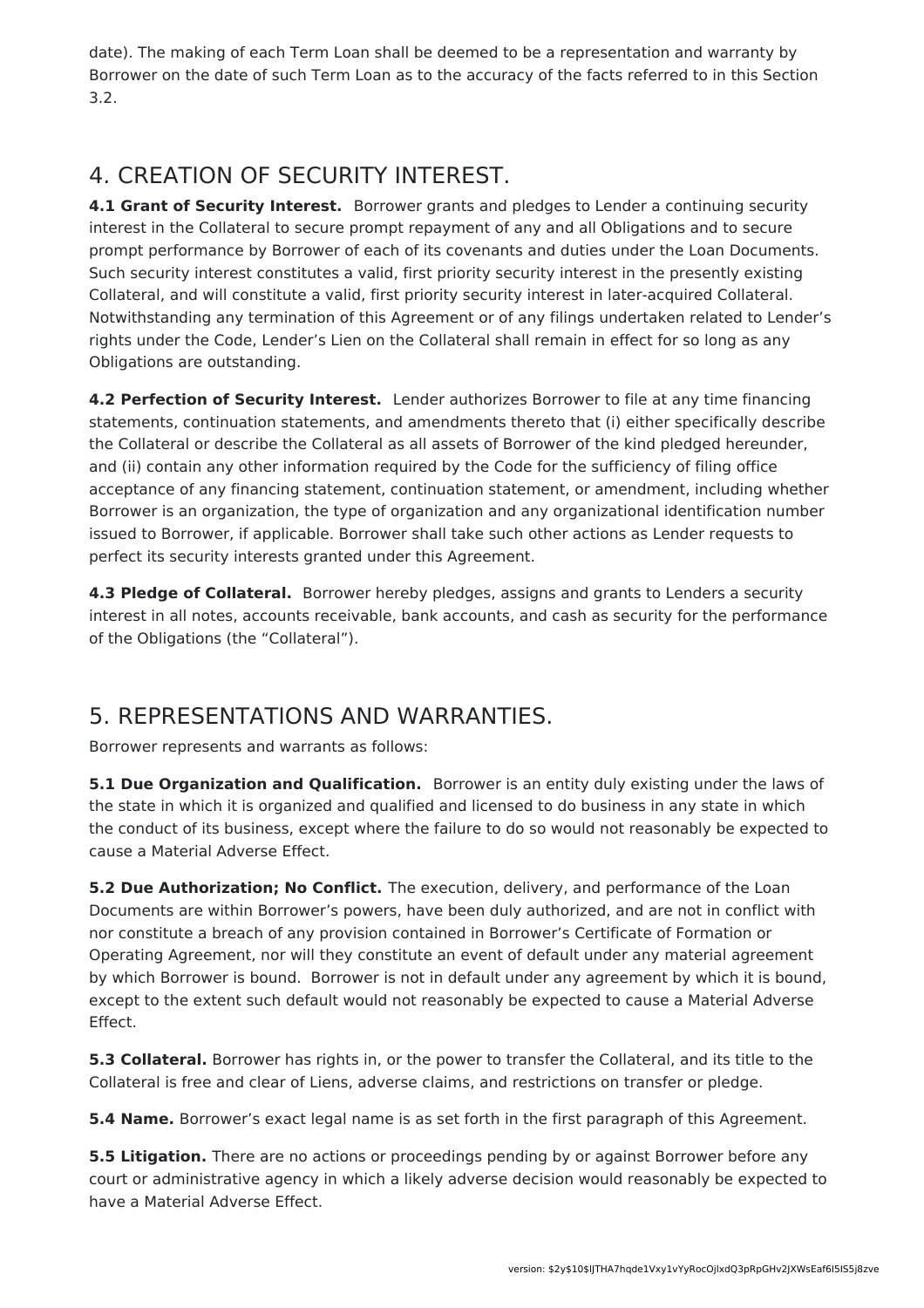**5.6 No Material Adverse Change in Financial Statements.** All consolidated and consolidating financial statements related to Borrower that are delivered by Borrower to Lender fairly present in all material respects Borrower's consolidated and consolidating financial condition as of the date thereof and Borrower's consolidated and consolidating results of operations for the period then ended. There has not been a material adverse change in the consolidated or in the consolidating financial condition of Borrower since the date of the most recent of such financial statements submitted to Lender.

**5.7 Solvency, Payment of Debts.** Borrower is able to pay its debts as they mature.

**5.8 Compliance with Laws and Regulations.** Borrower has not violated any statutes, laws, ordinances or rules applicable to it, the violation of which would reasonably be expected to have a Material Adverse Effect. Borrower has filed or caused to be filed all tax returns required to be filed, and has paid, or has made adequate provision for the payment of, all taxes reflected therein except those being contested in good faith with adequate reserves under GAAP or where the failure to file such returns or pay such taxes would not reasonably be expected to have a Material Adverse Effect.

**5.9 Government Consents.** Borrower has obtained all consents, approvals and authorizations of, made all declarations or filings with, and given all notices to, all governmental authorities that are necessary for the continued operation of Borrower's business as currently conducted, except where the failure to do so would not reasonably be expected to cause a Material Adverse Effect.

**5.10 Full Disclosure.** No representation, warranty or other statement made by Borrower in any certificate or written statement furnished to Lender taken together with all such certificates and written statements furnished to Lender contains any untrue statement of a material fact or omits to state a material fact necessary in order to make the statements contained in such certificates or statements not misleading in light of the circumstances in which they were made, it being recognized by Lender that the projections and forecasts provided by Borrower in good faith and based upon reasonable assumptions are not to be viewed as facts and that actual results during the period or periods covered by any such projections and forecasts may differ from the projected or forecasted results.

## 6. AFFIRMATIVE COVENANTS.

Borrower covenants that, until payment in full of all outstanding Obligations, and for so long as Lender may have any commitment to make a Term Loan hereunder, Borrower shall do all of the following:

**6.1 Good Standing and Government Compliance.** Borrower shall maintain its corporate existence and good standing in its state of formation, shall maintain qualification and good standing in each other jurisdiction in which the failure to so qualify would reasonably be expected to have a Material Adverse Effect. Borrower shall comply with all statutes, laws, ordinances and government rules and regulations to which it is subject, and shall maintain in force all licenses, approvals and agreements, the loss of which or failure to comply with which would reasonably be expected to have a Material Adverse Effect.

**6.2 Financial Statements, Reports, Certificates.** Borrower shall deliver to Lender: (i) as soon as available, but in any event within 30 days after the end of each calendar quarter, a company prepared consolidated and consolidating balance sheet, income statement and statement of cash flows covering Borrower's operations during such period, in a form reasonably acceptable to Lender and certified by a Responsible Officer; (ii) as soon as available, but in any event within 120 days after the end of Borrower's fiscal year, consolidated and consolidating financial statements of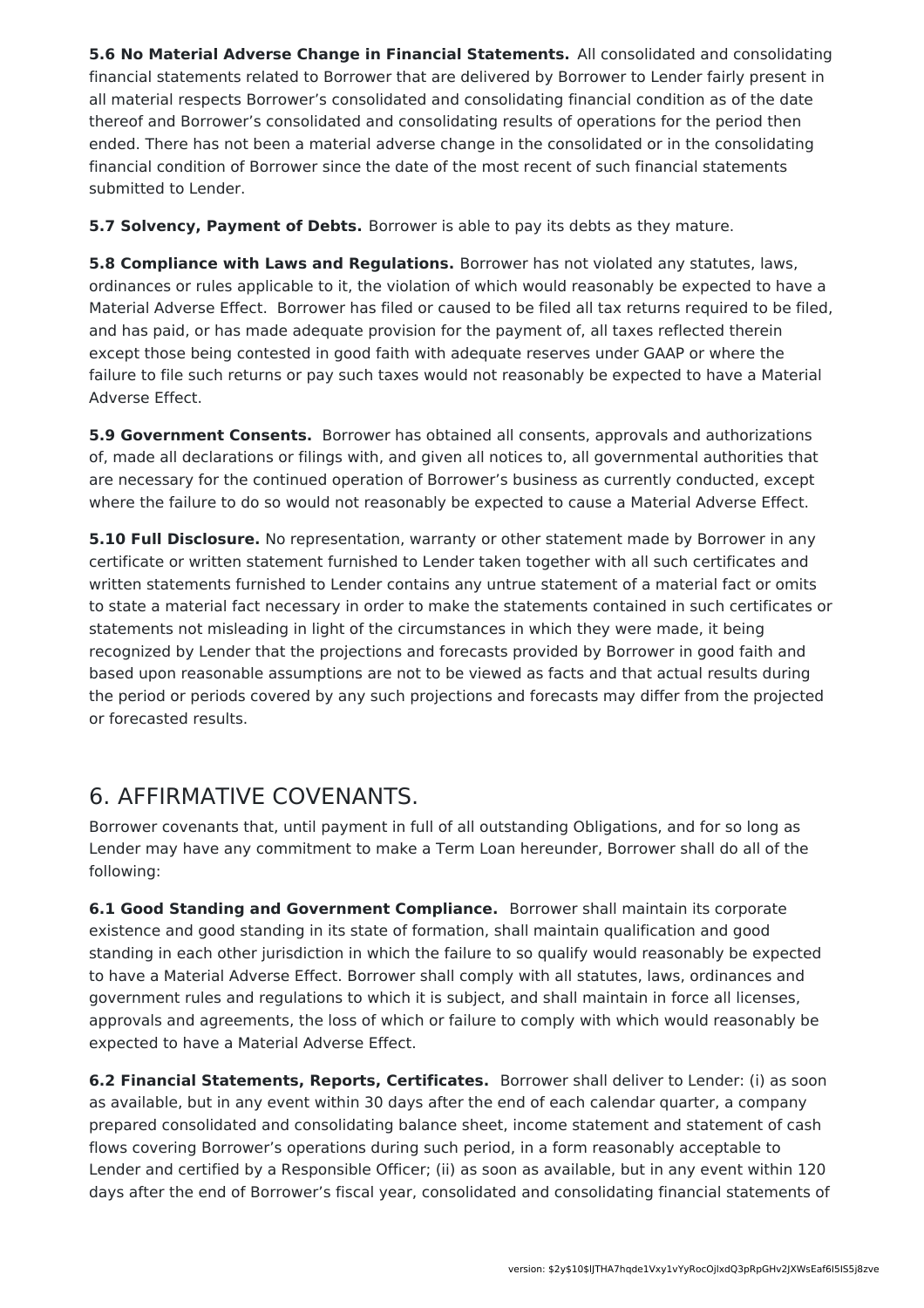Borrower prepared in accordance with GAAP, consistently applied; and (iv) promptly upon receipt of notice thereof, a report of any legal actions pending or threatened against Borrower that could reasonably be expected to result in damages or costs to Borrower of \$250,000 or more.

(b) As soon as possible and in any event within five (5) calendar days after becoming aware of the occurrence or existence of an Event of Default hereunder, a written statement of a Responsible Officer setting forth details of the Event of Default, and the action which Borrower has taken or proposes to take with respect thereto.

(c) Borrower's books will be published and available online for inspection by Lender. Lenders may make copies thereof and use that information to check, test, inspect, audit and appraise the Collateral at Lender's expense in order to verify Borrower's financial condition or the amount, condition of, or any other matter relating to, the Collateral.

Borrower may deliver to Lender on an electronic basis any certificates, reports or information required pursuant to this Section 6.2, and Lender shall be entitled to rely on the information contained in the electronic files, provided that Lender in good faith believes that the files were delivered by a Responsible Officer. Borrower shall include a submission date on any certificates and reports to be delivered electronically.

**6.3 Taxes.** Borrower shall make due and timely payment or deposit of all material federal, state, and local taxes, assessments, or contributions required of it by law, and will execute and deliver to Lender, on demand, proof satisfactory to Lender indicating that Borrower has made such payments or deposits and any appropriate certificates attesting to the payment or deposit thereof; provided that Borrower need not make any payment if the amount or validity of such payment is contested in good faith by appropriate proceedings and is reserved against (to the extent required by GAAP) by Borrower.

**6.4 Insurance.** Borrower, at its expense, shall maintain liability and other insurance, in each case in as ordinarily insured against by other owners in businesses similar to Borrower's.

**6.5 Accounts.** Borrower shall maintain all deposits with an FDIC regulated bank.

**6.6 Further Assurances.** At any time and from time to time Borrower shall execute and deliver such further instruments and take such further action as may reasonably be requested by Lender to effect the purposes of this Agreement.

### 7. NEGATIVE COVENANTS.

Borrower covenants and agrees that, so long as any loan hereunder shall be available and until the outstanding Obligations are paid in full, or for so long as Lender may have any commitment to make any Term Loan, Borrower will not do any of the following without Lender's prior written consent, which shall not be unreasonably withheld:

**7.1 Dispositions.** Convey, sell, transfer or otherwise dispose of (collectively, to "Transfer") all or any part of its Term Loans.

**7.2 Change in Business; Change in Fiscal Year; Change in Control.** Take action to liquidate, wind up, or otherwise cease to conduct business in the ordinary course; engage in any business other than or reasonably related or incidental to the businesses currently engaged in by such Borrower; change its fiscal year end; have a Change in Control.

**7.3 Mergers or Acquisitions.** Merge or consolidate with or into any other business organization or acquire all or substantially all of the capital stock or property of another Person except where (a) each of the following conditions is applicable: (i) the consideration paid in connection with such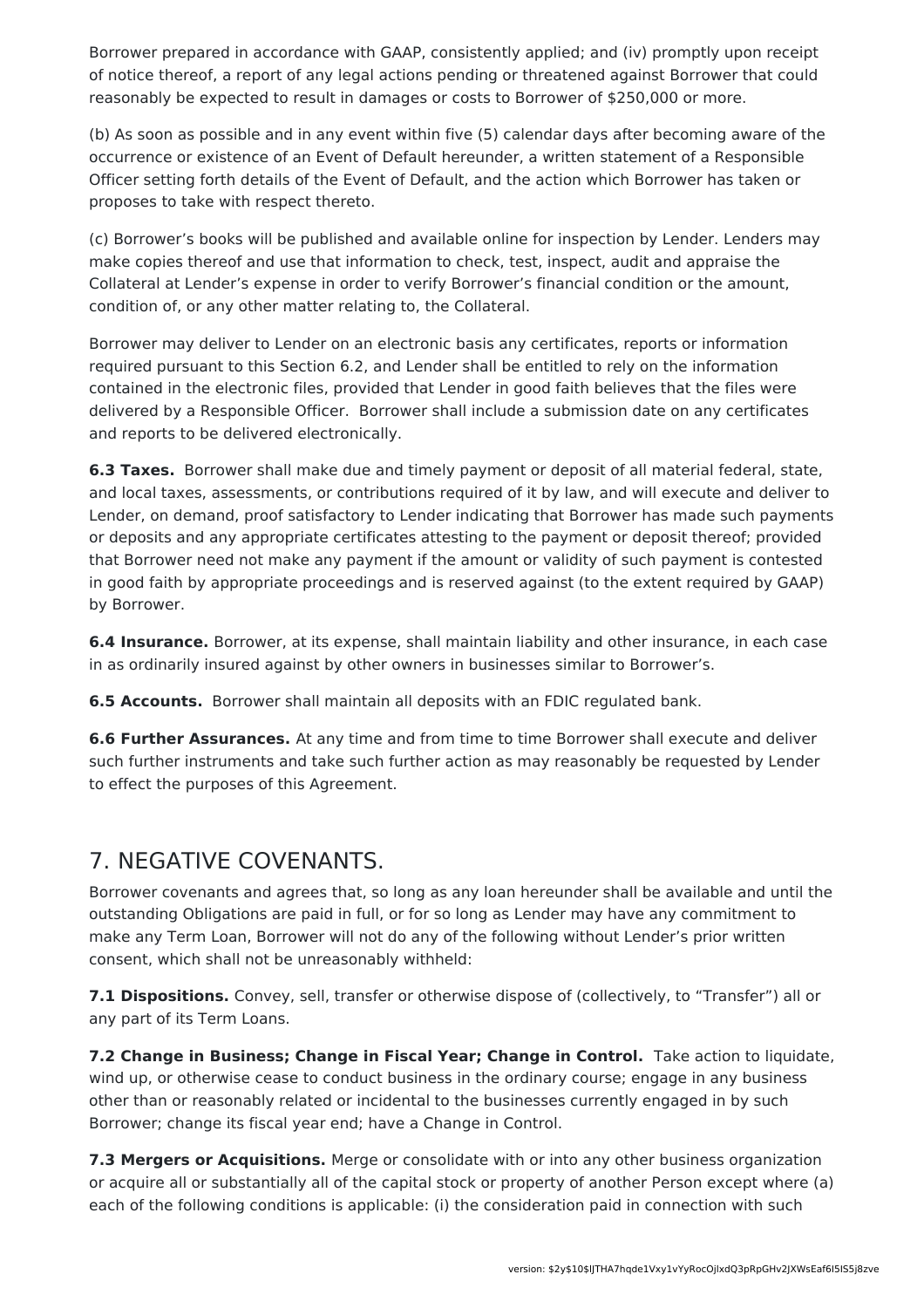transactions (including assumption of liabilities) does not in the aggregate exceed \$500,000 during any fiscal year, (ii) no Event of Default has occurred, is continuing or would exist after giving effect to such transactions, (iii) such transactions do not result in a Change in Control, and (iv) such Borrower is the surviving entity; or (b) the Obligations are repaid in full concurrently with the closing of any merger or consolidation of such Borrower in which such Borrower is not the surviving entity; provided, however, that such Borrower shall not, without Lenders' prior written consent, enter into any binding contractual arrangement with any Person to attempt to facilitate a merger or acquisition of such Borrower, unless (i) no Event of Default exists when such agreement is entered into by such Borrower, (ii) such agreement does not give such Person the right to claim any fee, payment or damages from any parties, other than from such Borrower, in connection with a sale of such Borrower's stock or assets pursuant to or resulting from an assignment for the benefit of creditors, an asset turnover to such Borrower's creditors (including, without limitation, Lenders), foreclosure, bankruptcy or similar liquidation, and (iii) such Borrower notifies Lenders in advance of entering into such an agreement (provided, the failure to give such notification shall not be deemed a material breach of this Agreement).

**7.4 Indebtedness.** Create, incur, assume, guarantee or be or remain liable with respect to any Indebtedness, or prepay any Indebtedness or take any actions which impose on Borrower an obligation to prepay any Indebtedness, except (a) Indebtedness to Lenders or (b) Subordinated Debt.

**7.5 Encumbrances.** Create, incur, assume or allow any Lien with respect to its assets, or assign or otherwise convey any right to receive income, or covenant to any other Person that such Borrower in the future will refrain from creating, incurring, assuming or allowing any Lien with respect to any of such Borrower's assets.

**7.6 Transactions with Affiliates.** Directly or indirectly enter into or permit to exist any material transaction with any Affiliate of such Borrower except for transactions that are in the ordinary course of such Borrower's business, upon fair and reasonable terms that are no less favorable to such Borrower than would he obtained in an arm's length transaction with a non-affiliated Person.

**7.7 Subordinated Debt.** Make any payment in respect of any Subordinated Debt, except in compliance with the terms of such Subordinated Debt, or amend any provision affecting Lenders' rights contained in any documentation relating to the Subordinated Debt without Lenders' prior written consent.

### 8. EVENTS OF DEFAULT.

Any one or more of the following events shall constitute an Event of Default by Borrower under this Agreement:

**8.1 Payment Default.** Borrower's failure to pay any of the Obligations when due;

#### **8.2 Covenant Default.**

(a) Borrower's failure to perform any obligation under Sections 6.2 (financial reporting), 6.3 (taxes), 6.4 (insurance), or 6.5 (accounts), or violates any of the covenants contained in Article 7 of this Agreement;

(b) Borrower's failure or neglect to perform or observe any other material term, provision, condition, covenant contained in this Agreement, in any of the Loan Documents, or in any other present or future agreement between a Borrower and Lenders and as to any default under such other term, provision, condition or covenant that can be cured, has failed to cure such default within 10 days after a Borrower receives notice thereof or, any officer of a Borrower becomes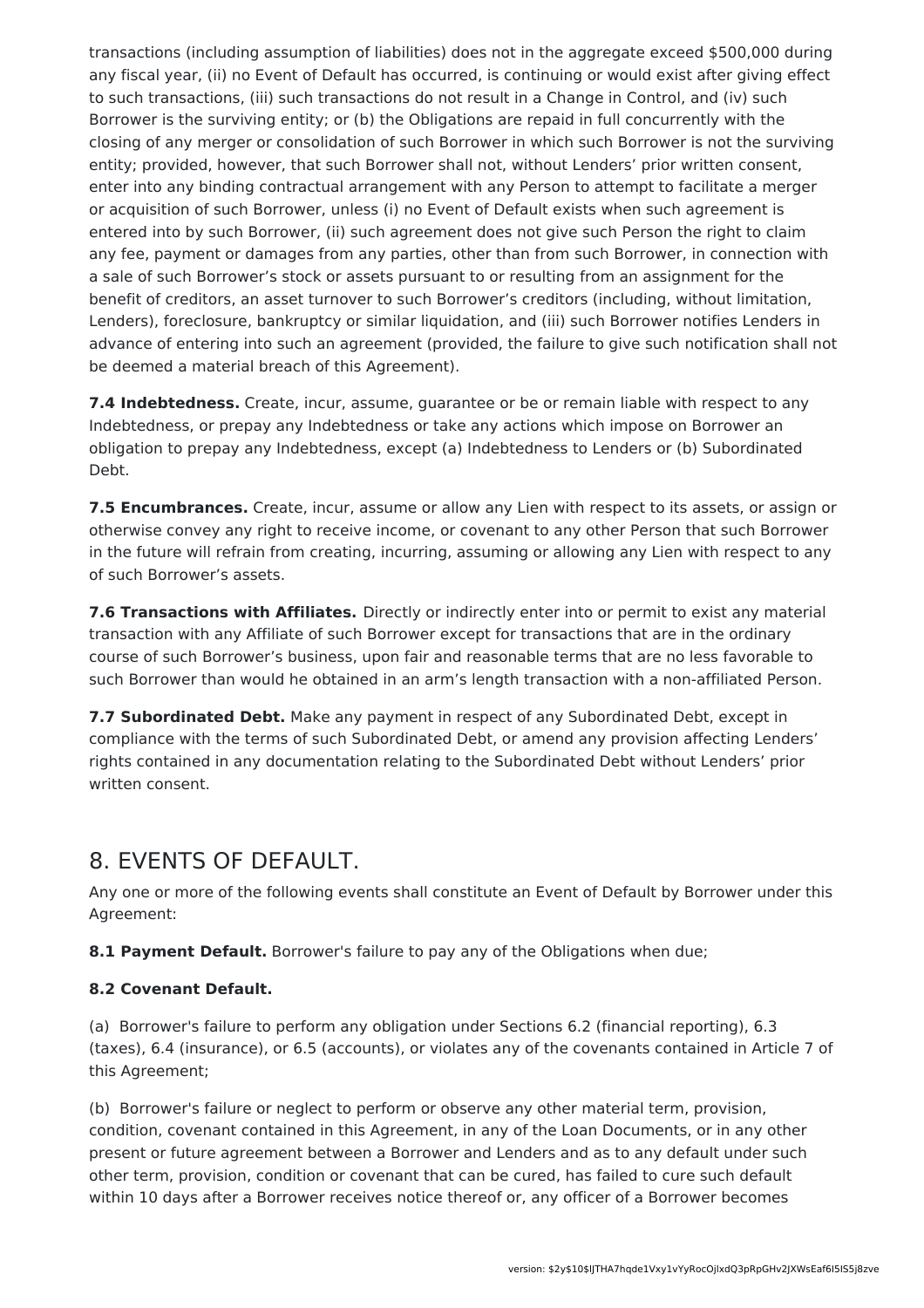aware thereof; provided, however, that if the default cannot by its nature be cured within the 10 day period or cannot after diligent attempts by Borrowers be cured within such 10 day period, and such default is likely to be cured within a reasonable time, then Borrowers shall have an additional reasonable period (which shall not in any case exceed 30 days) to attempt to cure such default, and within such reasonable time period the failure to have cured such default shall not be deemed an Event of Default but no Credit Extensions will be made;

**8.3 Material Adverse Change.** Any circumstance which would reasonably be expected to have a Material Adverse Effect;

**8.4 Attachment.** A material portion of Borrower's assets being attached, seized, subjected to a writ or distress warrant, levied upon, possessed by any trustee, receiver or person acting in a similar capacity if such attachment, seizure, writ or distress warrant, levy, or possession has not been removed, discharged or rescinded within 10 days, or if Borrower is enjoined, restrained, or in any way prevented by court order from continuing to conduct all or any material part of its business affairs, or a judgment or other claim becoming a lien or encumbrance upon any material portion of Borrower's assets, or a notice of lien, levy, or assessment being filed of record with respect to any material portion of Borrower's assets by the United States Government, or any department, agency, or instrumentality thereof, or by any State, county, municipal, or governmental agency, if the same is not paid within 10 days after such Borrower receives notice thereof, provided that none of the foregoing shall constitute an Event of Default where such action or event is stayed or an adequate bond has been posted pending a good faith contest by such Borrower (provided that no Credit Extensions will be made during such cure period);

**8.5 Insolvency.** Borrower's Insolvency, or commencement of any Insolvency Proceeding by or against Borrower unless dismissed or stayed within 30 days without any Credit Extensions therefor;

**8.6 Other Agreements.** Any default or other failure to perform in any agreement to which Borrower is a party with a third party or parties (a) resulting in a right by such third party or parties, whether or not exercised, to accelerate the maturity of any Indebtedness in an amount in excess of \$250,000, or (b) that would reasonably be expected to have a Material Adverse Effect;

**8.7 Judgments.** Any final, uninsured judgment or judgments for the payment of money in an amount, individually or in the aggregate, of at least \$250,000 shall be rendered against Borrower and shall remain unsatisfied and unstayed for a period of 10 days (provided that no Credit Extensions will be made prior to the satisfaction or stay of the judgment); or

**8.8 Misrepresentations.** Any material misrepresentation or material misstatement that exists now or comes into being hereafter in any warranty or representation set forth herein or in any certificate delivered to Lenders by any Responsible Officer pursuant to this Agreement or to induce Lenders to enter into this Agreement or any other Loan Document.

### 9. LENDER'S RIGHTS AND REMEDIES.

**9.1 Rights and Remedies.** Upon the occurrence and during the continuance of an Event of Default, any Lenders affected thereby may, at their election, without notice thereof and without demand, do any one or more of the following, all of which are authorized by Borrower:

(a) Declare all Obligations, whether evidenced by this Agreement, by any of the other Loan Documents, or otherwise, immediately due and payable (provided that upon the occurrence of an Event of Default described in Section 8.5 (insolvency), all Obligations shall become immediately due and payable without any action by such Lenders);

(b) Cease advancing money or extending credit to or for the benefit of Borrower under this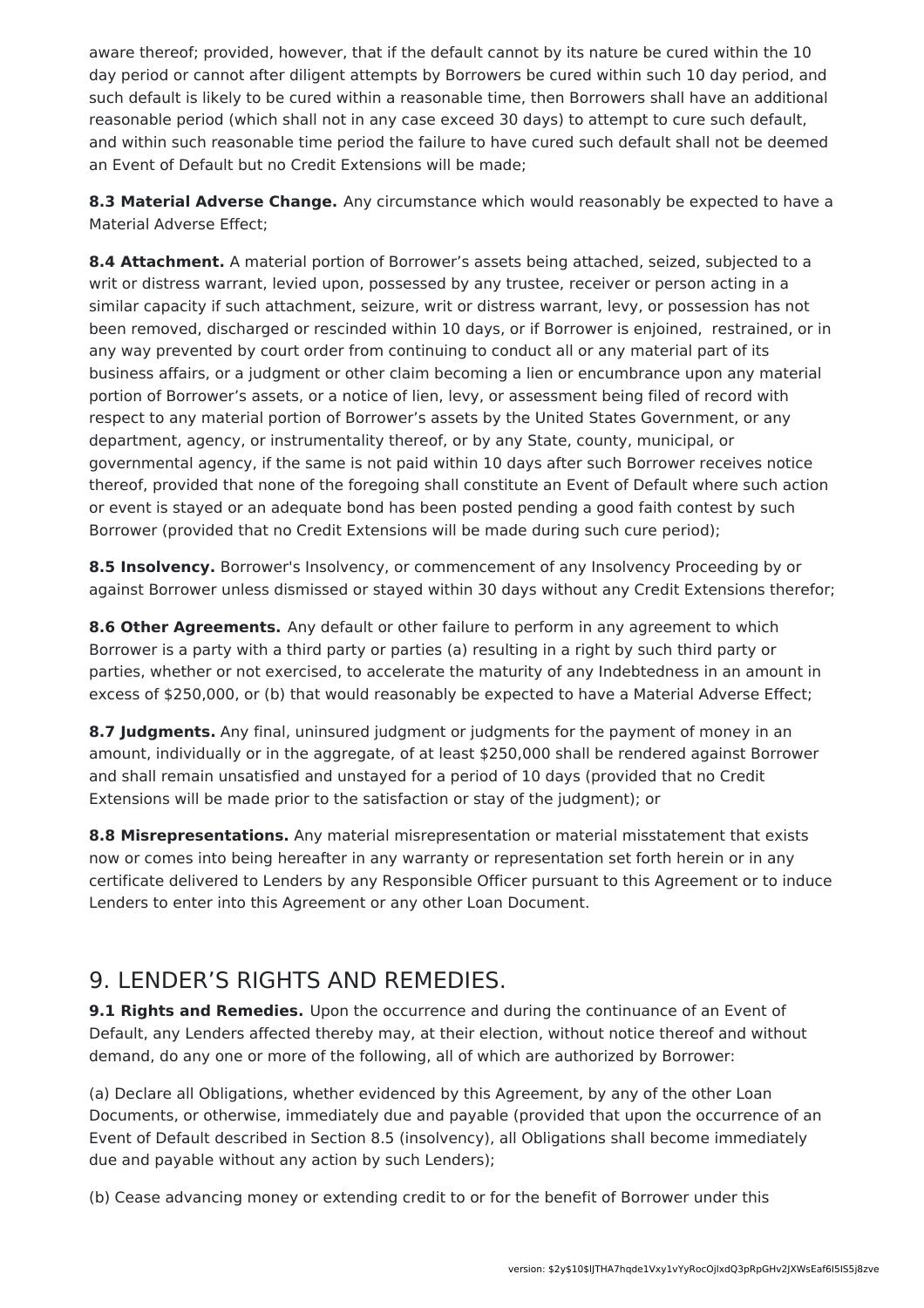Agreement or under any other agreement between Borrower and such Lenders;

(c) Make such payments and do such acts as such Lenders consider necessary or reasonable to protect their security interest in the Collateral;

(d) Set off and apply to the Obligations any and all (i) balances and deposits of Borrower, and (ii) indebtedness at any time owing to or for the credit or the account of Borrower;

(e) Prepare for sale, advertise for sale, and sell (in the manner provided for herein) the Collateral;

(f) Sell the Collateral at either a public or private sale, or both, by way of one or more contracts or transactions, for cash or on terms, in such manner and at such places as each such Lender determines is commercially reasonable, and apply any proceeds to the Obligations in whatever manner or order each such Lender deems appropriate. Such Lender may sell the Collateral without giving any warranties as to the Collateral. Lender may specifically disclaim any warranties of title or the like. This procedure will not be considered adversely to affect the commercial reasonableness of any sale of the Collateral. If such Lender sells any of the Collateral upon credit, Borrower will be credited only with payments actually made by the purchaser, received by such Lender, and applied to the indebtedness of the purchaser. If the purchaser fails to pay for the Collateral, such Lender may resell the Collateral and Borrower shall be credited with the proceeds of the sale;

(g) Such Lender may credit bid and purchase at any public sale;

(h) Apply for the appointment of a receiver, trustee, liquidator or conservator of the Collateral, without notice and without regard to the adequacy of the security for the Obligations and without regard to the solvency of Borrower, any guarantor or any other Person liable for any of the Obligations.

Such Lender may comply with any applicable state or federal law requirements in connection with a disposition of the Collateral and compliance will not be considered adversely to affect the commercial reasonableness of any sale of the Collateral.

**9.2 Power of Attorney.** Effective only upon the occurrence and during the continuance of an Event of Default, Borrower hereby irrevocably appoints such Lender (and any of such Lender's designated agents) as Borrower's true and lawful attorney to: (a) send requests for verification of Accounts or notify account debtors of such Lender's security interest in the Accounts; (b) endorse Borrower's name on any checks or other forms of payment or security that may come into such Lender's possession; (c) sign Borrower's name on any invoice or bill of lading relating to any Account, drafts against account debtors, schedules and assignments of Accounts, verifications of Accounts, and notices to account debtors; (d) dispose of any Collateral; (e) make, settle, and adjust all claims under and decisions with respect to Borrower's policies of insurance; (f) settle and adjust disputes and claims respecting the accounts directly with account debtors, for amounts and upon terms which such Lender determines to be reasonable; and (g) file, in such Lender's sole discretion, one or more financing or continuation statements and amendments thereto, relative to any of the Collateral; provided Lender may exercise such power of attorney to sign the name of Borrower on any of the documents described in clauses (g) above, regardless of whether an Event of Default has occurred. The appointment of such Lender as Borrower's attorney in fact, and each and every one of such Lender's rights and powers, being coupled with an interest, is irrevocable until all of the Obligations have been fully repaid and performed and such Lender's obligation to provide advances hereunder is terminated.

**9.3 Accounts Collection.** At any time after the occurrence and during the continuation of an Event of Default, such Lender may notify any Person owing funds to Borrower of such Lender's security interest in such funds and verify the amount of such Account. Borrower shall collect all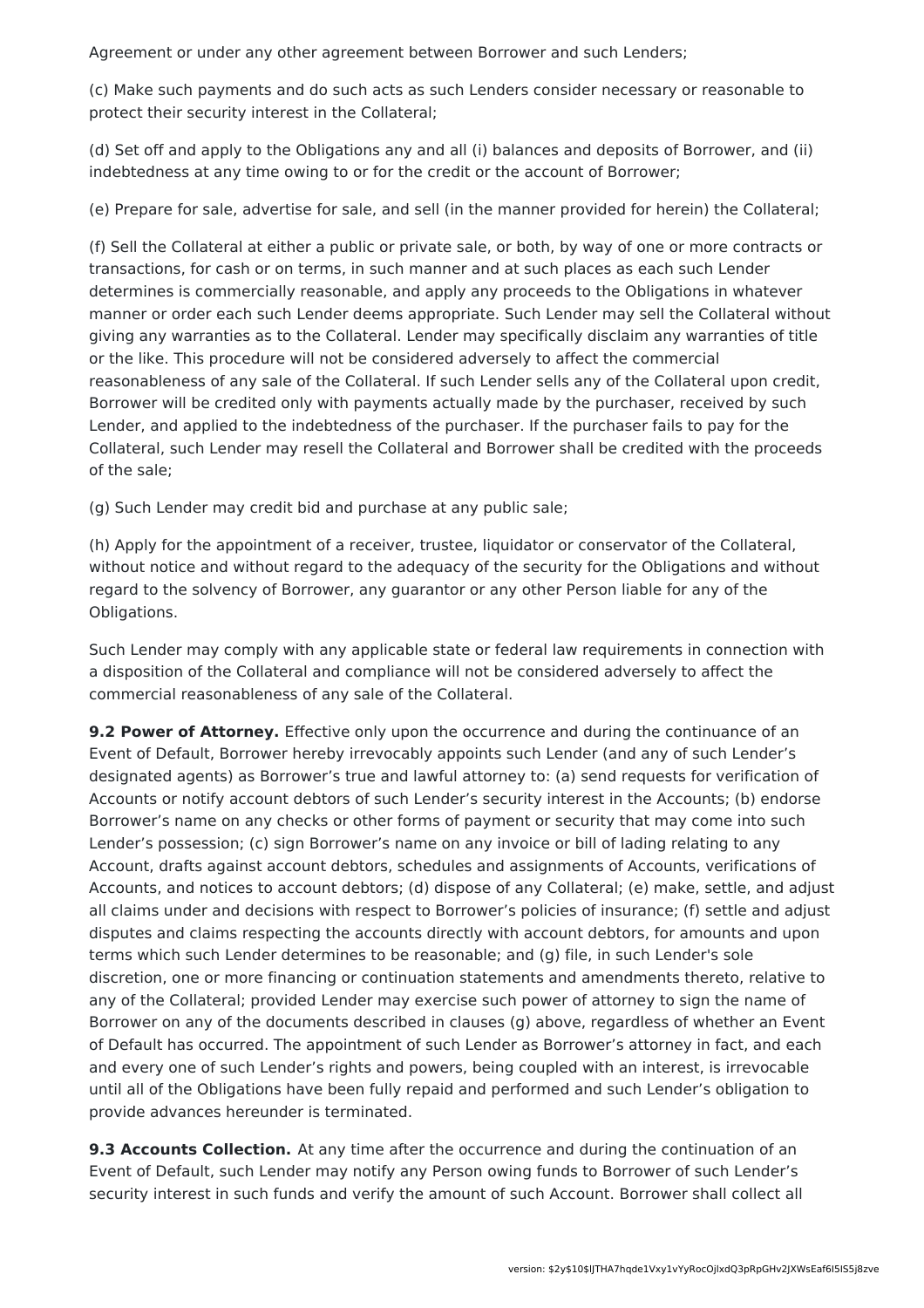amounts owing to Borrower for such Lender, receive in trust all payments as such Lender's trustee, and immediately deliver such payments to such Lender in their original form as received from the account debtor, with proper endorsements for deposit.

**9.4 Such Lender's Expenses.** If Borrower fails to pay any amounts or furnish any required proof of payment due to third persons or entities, as required under the terms of this Agreement, then such Lender may do any or all of the following after reasonable notice to Borrower: (a) make payment of the same or any part thereof; or (b) obtain and maintain insurance policies of the type discussed in Section 6.5 of this Agreement, and take any action with respect to such policies as such Lender deems prudent. Any amounts so paid or deposited by Lender shall constitute such Lender's Expenses, shall be immediately due and payable, and shall bear interest at the then applicable rate hereinabove provided, and shall be secured by the Collateral. Any payments made by Lender shall not constitute an agreement by Lender to make similar payments in the future or a waiver by such Lender of any Event of Default under this Agreement.

**9.5 No Obligation to Pursue Others.** Such Lender has no obligation to attempt to satisfy the Obligations by collecting them from any other person liable for them and Lender may release, modify or waive any collateral provided by any other Person to secure any of the Obligations, all without affecting such Lender's rights against Borrower. Borrower waives any right it may have to require such Lender to pursue any other Person for any of the Obligations.

**9.6 Remedies Cumulative.** A Lender's rights and remedies under this Agreement, the Loan Documents, and all other agreements shall be cumulative. A Lender shall have all other rights and remedies not inconsistent herewith as provided under the Code, by law, or in equity. No exercise by a Lender of one right or remedy shall be deemed an election, and no waiver by a Lender of any Event of Default on Borrower's part shall be deemed a continuing waiver. No delay by a Lender shall constitute a waiver, election, or acquiescence by it. No waiver by a Lender shall be effective unless made in a written document signed on behalf of Lender and then shall be effective only in the specific instance and for the specific purpose for which it was given. Borrower expressly agrees that this Section 9.7 may not be waived or modified by Lender by course of performance, conduct, estoppel or otherwise.

**9.7 Demand; Protest.** Except as otherwise provided in this Agreement, Borrower waives demand, protest, notice of protest, notice of default or dishonor, notice of payment and nonpayment and any other notices relating to the Obligations.

### 10. NOTICES.

Unless otherwise provided in this Agreement, all notices or demands by any party relating to this Agreement or any other agreement entered into in connection herewith shall be in writing and shall be provided electronically to the email addresses provided below:

**If to Borrower:** Borrower Contact Information (as defined in Exhibit A)

**If to a Lender:** [INVESTOR\_EMAIL]

The parties hereto may change the address at which they are to receive notices hereunder, by notice in writing in the foregoing manner given to the other.

All such notices and other communications shall be deemed given and effective on actual receipt of the electronically sent notice or twenty-four (24) hours after the time the notice is sent to you,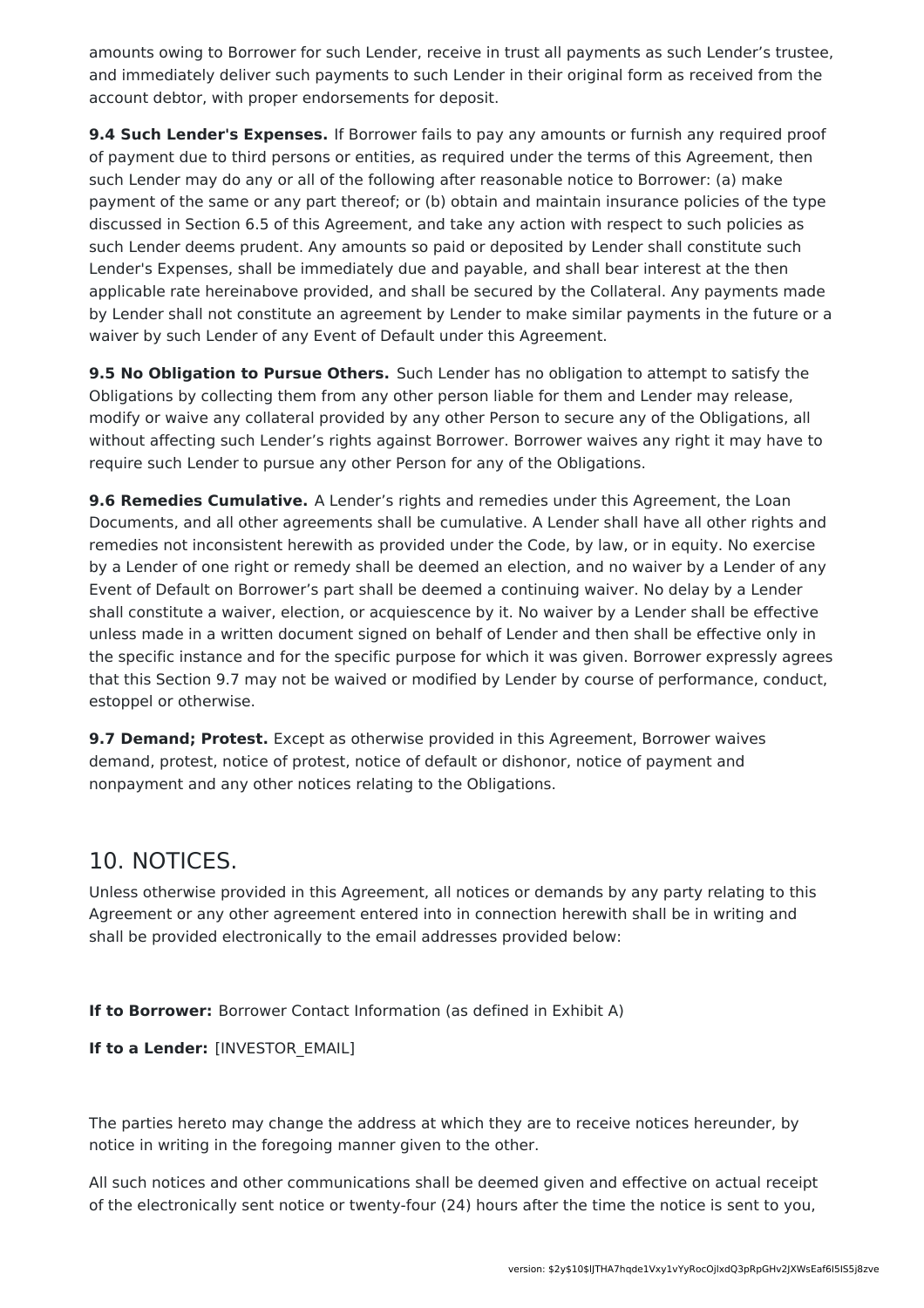## 11. CHOICE OF LAW AND VENUE; JURY TRIAL WAIVER.

This Agreement shall be governed by, and construed in accordance with, the internal laws of the State of New York, without regard to principles of conflicts of law. Jurisdiction shall lie in the State of New York. All disputes, controversies, claims, actions and similar proceedings arising with respect to Borrower's accounts or any related agreement or transaction shall be brought in the United States District Court for the Southern District of New York, except as provided below with respect to arbitration of such matters. LENDER AND BORROWER EACH ACKNOWLEDGE THAT THE RIGHT TO TRIAL BY JURY IS A CONSTITUTIONAL ONE, BUT THAT IT MAY BE WAIVED. EACH OF THEM, AFTER CONSULTING OR HAVING HAD THE OPPORTUNITY TO CONSULT, WITH COUNSEL OF THEIR CHOICE, KNOWINGLY, VOLUNTARILY AND INTENTIONALLY WAIVES ANY RIGHT ANY OF THEM MAY HAVE TO A TRIAL BY JURY IN ANY LITIGATION BASED UPON OR ARISING OUT OF THIS AGREEMENT OR ANY RELATED INSTRUMENT OR LOAN DOCUMENT OR ANY OF THE TRANSACTIONS CONTEMPLATED BY THIS AGREEMENT OR ANY COURSE OF CONDUCT, DEALING, STATEMENTS (WHETHER ORAL OR WRITTEN), OR ACTION OF ANY OF THEM. THESE PROVISIONS SHALL NOT BE DEEMED TO HAVE BEEN MODIFIED IN ANY RESPECT OR RELINQUISHED BY LENDER OR BORROWER, EXCEPT BY A WRITTEN INSTRUMENT EXECUTED BY EACH OF THEM. If the jury waiver set forth in this Section 11 is not enforceable, then any dispute, controversy, claim, action or similar proceeding arising out of or relating to this Agreement, the Loan Documents or any of the transactions contemplated therein shall be settled by final and binding arbitration held in New York County, New York in accordance with the then current Commercial Arbitration Rules of the American Arbitration Association by one arbitrator appointed in accordance with those rules. The arbitrator shall apply New York law to the resolution of any dispute, without reference to rules of conflicts of law or rules of statutory arbitration. Judgment upon any award resulting from arbitration may be entered into and enforced by any state or federal court having jurisdiction thereof. Notwithstanding the foregoing, the parties may apply to any court of competent jurisdiction for preliminary or interim equitable relief, or to compel arbitration in accordance with this Section. The costs and expenses of the arbitration, including without limitation, the arbitrator's fees and expert witness fees, and reasonable attorneys' fees, incurred by the parties to the arbitration may be awarded to the prevailing party, in the discretion of the arbitrator, or may be apportioned between the parties in any manner deemed appropriate by the arbitrator. Unless and until the arbitrator decides that one party is to pay for all (or a share) of such costs and expenses, both parties shall share equally in the payment of the arbitrator's fees as and when billed by the arbitrator.

## 12. GENERAL PROVISIONS.

**12.1 Successors and Assigns.** This Agreement shall bind and inure to the benefit of the respective successors and permitted assigns of each of the parties and shall bind all persons who become bound as a debtor to this Agreement; provided, however, that Lender may not assign or transfer its rights under this Agreement.

**12.2 Indemnification.** Borrower shall defend, indemnify and hold harmless Lender and its officers, employees, and agents against all obligations, demands, claims, and liabilities claimed or asserted by any other party in connection with the transactions contemplated by this Agreement.

**12.3 Time of Essence.** Time is of the essence for the performance of all obligations set forth in this Agreement.

**12.4 Severability of Provisions.** Each provision of this Agreement shall be severable from every other provision of this Agreement for the purpose of determining the legal enforceability of any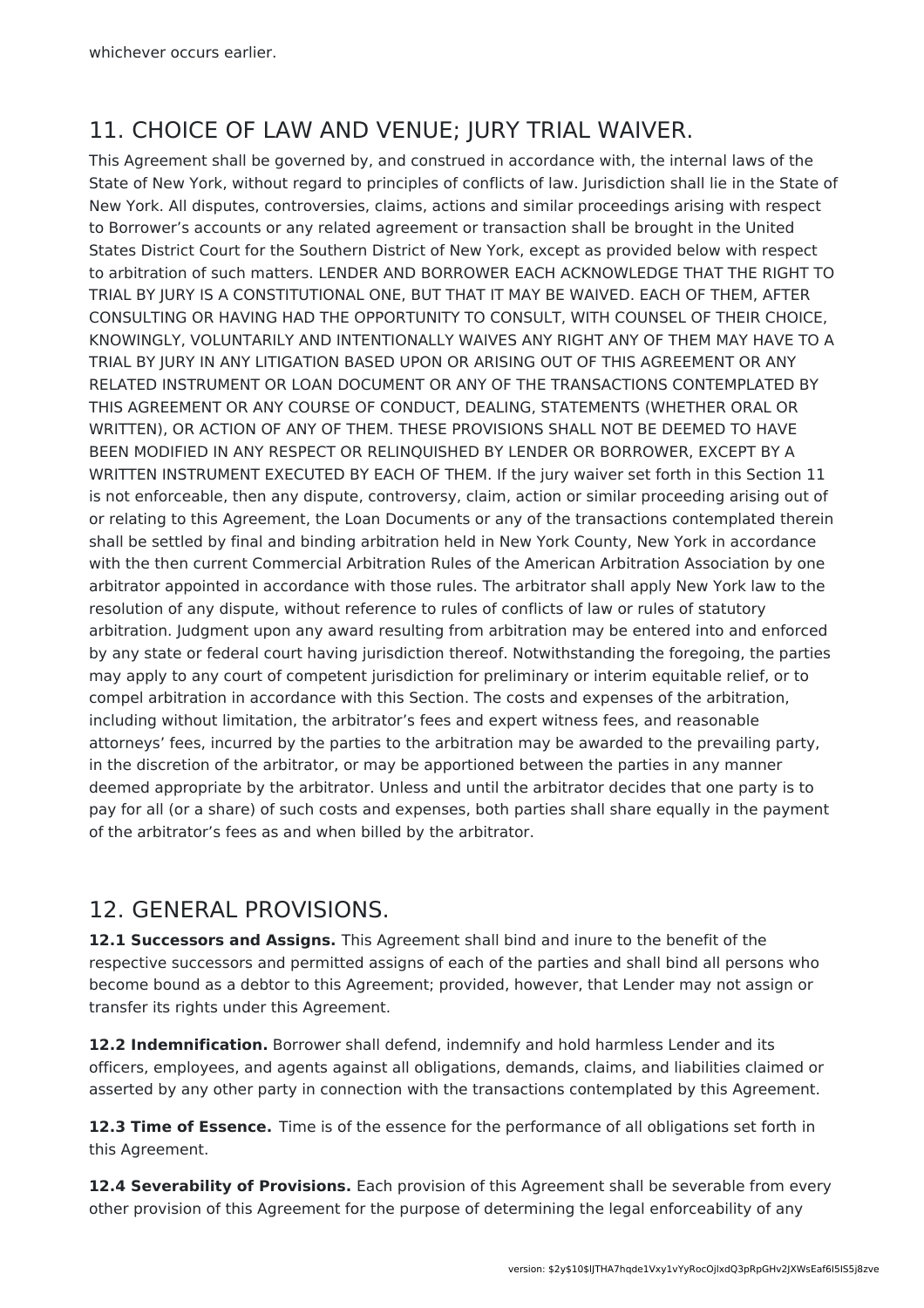specific provision.

**12.5 Amendments in Writing, Integration.** All amendments to or terminations of this Agreement or the other Loan Documents must be in writing. All prior agreements, understandings, representations, warranties, and negotiations between the parties hereto with respect to the subject matter of this Agreement and the other Loan Documents, if any, are merged into this Agreement and the Loan Documents.

**12.6 Counterparts.** This Agreement may be executed in any number of counterparts and by different parties on separate counterparts, each of which, when executed and delivered, shall be deemed to be an original, and all of which, when taken together, shall constitute but one and the same Agreement. Executed copies of the signature pages of this Agreement sent by facsimile or transmitted electronically in Portable Document Format ("PDF"), or any similar format, shall be treated as originals, fully binding and with full legal force and effect, and the parties waive any rights they may have to object to such treatment.

**12.7 Survival.** All covenants, representations and warranties made in this Agreement shall continue in full force and effect so long as any Obligations remain outstanding or Lender has any obligation to make any Term Loan to Borrower. The obligations of Borrower to indemnify Lender with respect to the expenses, damages, losses, costs and liabilities described in Section 12.2 shall survive until all applicable statute of limitations periods with respect to actions that may be brought against Lender have run.

**12.8 Confidentiality.** In handling any confidential information, Lender and Borrower and all employees and agents of each such party shall exercise the same degree of care that such party exercises with respect to its own proprietary information of the same types to maintain the confidentiality of any non-public information thereby received or received pursuant to this Agreement except that disclosure of such information may be made (i) as required by law, regulations, rule or order, subpoena, judicial order or similar order, (ii) in the case of Lender, as may be required in connection with the examination, audit or similar investigation of Lender and (iii) as Lender may determine in connection with the enforcement of any remedies hereunder. Confidential information hereunder shall not include information that either: (a) is in the public domain or in the knowledge or possession of the receiving party when disclosed to such party, or becomes part of the public domain after disclosure to such receiving party through no fault of such receiving party; or (b) is disclosed to the receiving party by a third party, provided such receiving party does not have actual knowledge that such third party is prohibited from disclosing such information.

[Balance of Page Intentionally Left Blank]